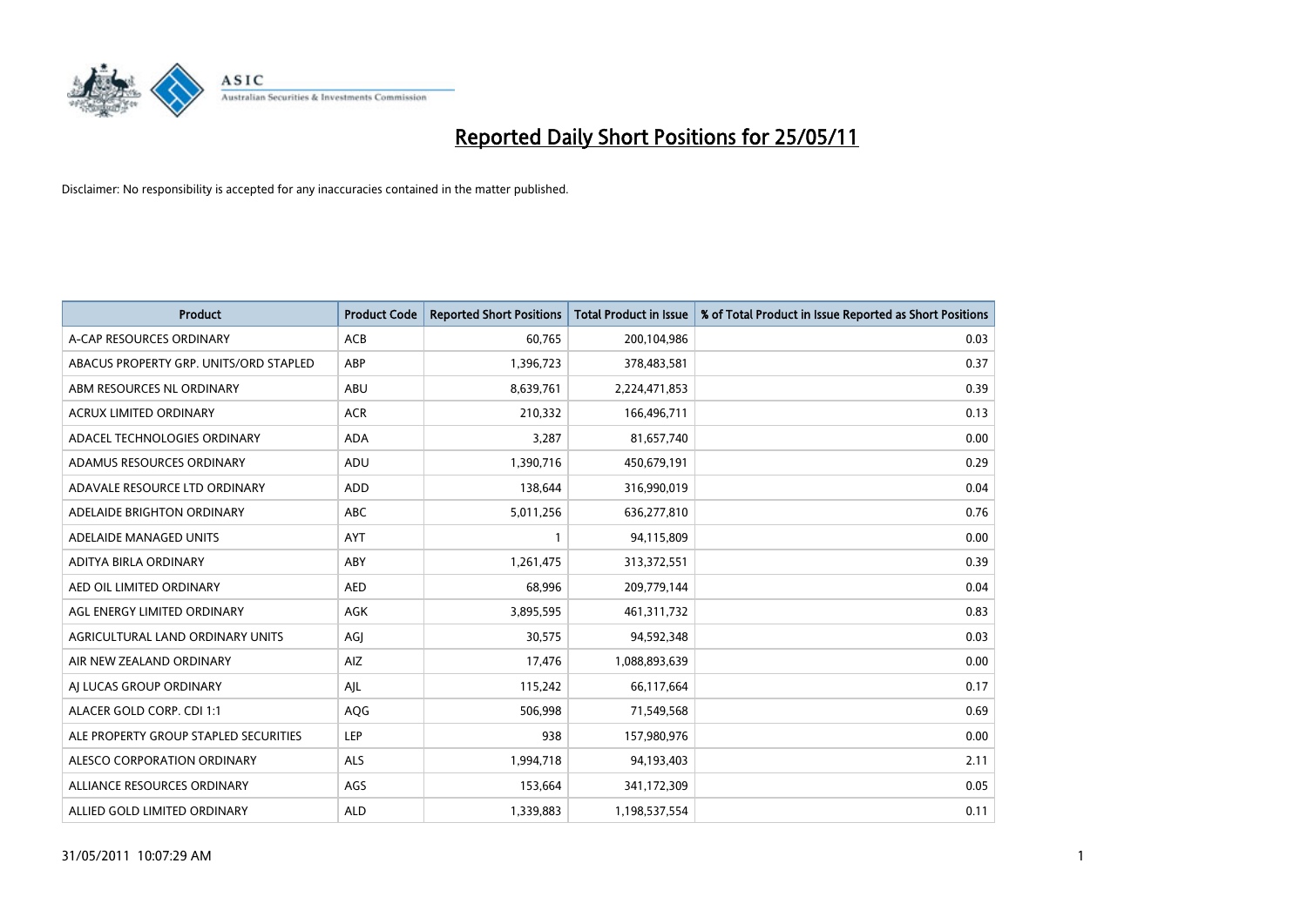

| <b>Product</b>                          | <b>Product Code</b> | <b>Reported Short Positions</b> | <b>Total Product in Issue</b> | % of Total Product in Issue Reported as Short Positions |
|-----------------------------------------|---------------------|---------------------------------|-------------------------------|---------------------------------------------------------|
| ALTONA MINING LTD ORDINARY              | <b>AOH</b>          | 522,635                         | 472,133,029                   | 0.11                                                    |
| ALUMINA LIMITED ORDINARY                | <b>AWC</b>          | 23,078,885                      | 2,440,196,187                 | 0.94                                                    |
| AMADEUS ENERGY ORDINARY                 | AMU                 | 454.000                         | 300,288,855                   | 0.15                                                    |
| AMALGAMATED HOLDINGS ORDINARY           | AHD                 | 16,026                          | 157,461,063                   | 0.01                                                    |
| AMCOR LIMITED ORDINARY                  | <b>AMC</b>          | 10,172,425                      | 1,227,416,280                 | 0.80                                                    |
| AMP LIMITED ORDINARY                    | AMP                 | 10,889,855                      | 2,789,686,764                 | 0.37                                                    |
| AMPELLA MINING ORDINARY                 | <b>AMX</b>          | 589.720                         | 204,785,108                   | 0.29                                                    |
| ANSELL LIMITED ORDINARY                 | <b>ANN</b>          | 3,613,006                       | 133,011,550                   | 2.71                                                    |
| ANTARES ENERGY LTD ORDINARY             | <b>AZZ</b>          | 101,632                         | 275,000,000                   | 0.04                                                    |
| ANZ BANKING GRP LTD ORDINARY            | ANZ                 | 8,556,477                       | 2,596,828,457                 | 0.31                                                    |
| APA GROUP STAPLED SECURITIES            | <b>APA</b>          | 7,080,472                       | 556,193,951                   | 1.26                                                    |
| APEX MINERALS NL ORDINARY               | <b>AXM</b>          | 995,980                         | 5,550,243,713                 | 0.02                                                    |
| APN EUROPEAN RETAIL UNITS STAPLED SEC.  | <b>AEZ</b>          | 11.832                          | 544,910,660                   | 0.00                                                    |
| APN NEWS & MEDIA ORDINARY               | <b>APN</b>          | 23,003,737                      | 618,568,292                   | 3.73                                                    |
| AQUARIUS PLATINUM. ORDINARY             | <b>AQP</b>          | 3,607,599                       | 470,070,802                   | 0.74                                                    |
| AQUILA RESOURCES ORDINARY               | <b>AQA</b>          | 4,343,661                       | 374,368,499                   | 1.16                                                    |
| ARAFURA RESOURCE LTD ORDINARY           | ARU                 | 5,002,733                       | 367,980,342                   | 1.36                                                    |
| ARB CORPORATION ORDINARY                | <b>ARP</b>          | 4,892                           | 72,481,302                    | 0.00                                                    |
| ARDENT LEISURE GROUP STAPLED SECURITIES | AAD                 | 522,862                         | 318,147,978                   | 0.15                                                    |
| ARISTOCRAT LEISURE ORDINARY             | <b>ALL</b>          | 31,627,215                      | 536,480,307                   | 5.90                                                    |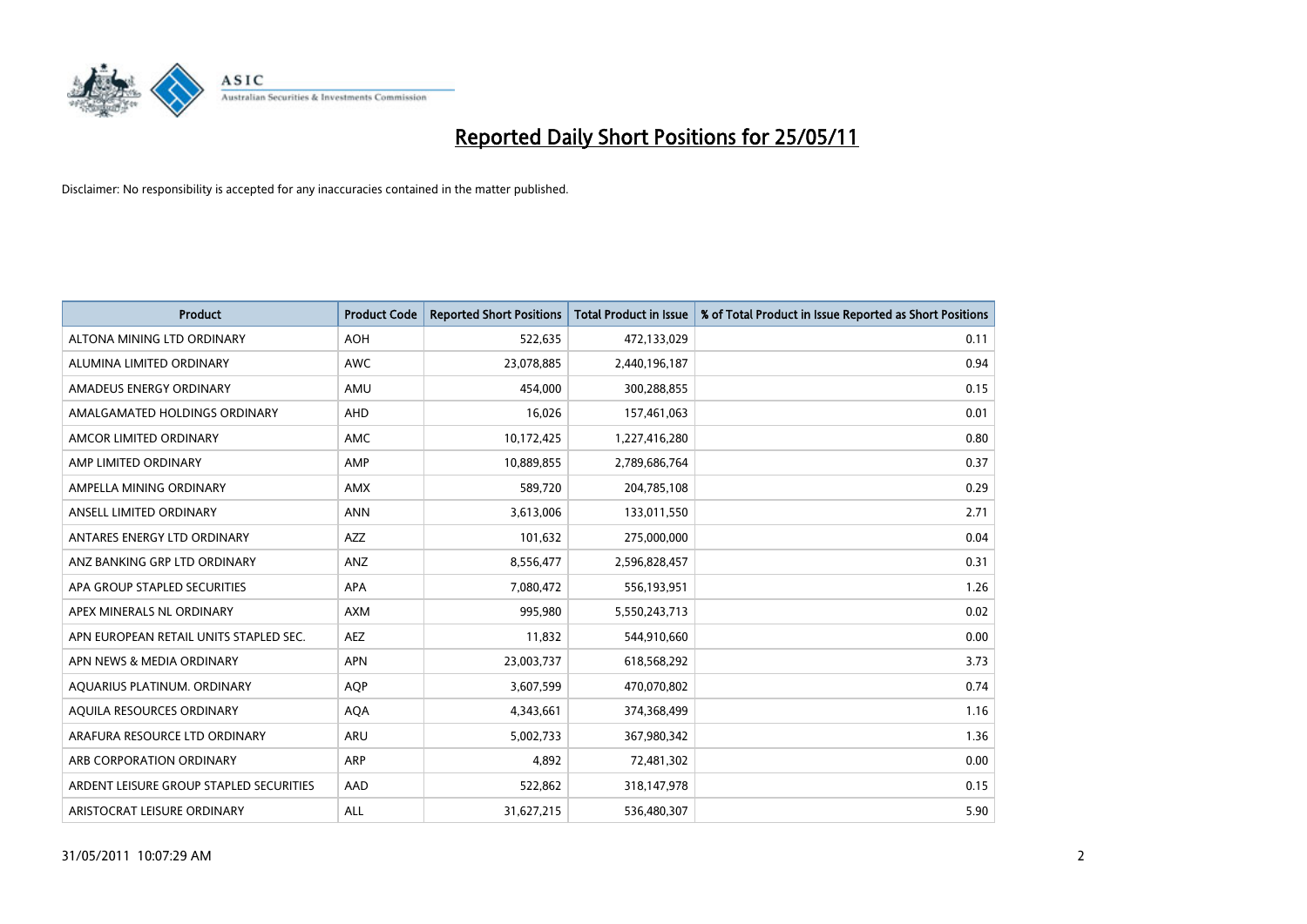

| <b>Product</b>                          | <b>Product Code</b> | <b>Reported Short Positions</b> | <b>Total Product in Issue</b> | % of Total Product in Issue Reported as Short Positions |
|-----------------------------------------|---------------------|---------------------------------|-------------------------------|---------------------------------------------------------|
| ASCIANO LIMITED ORDINARY                | <b>AIO</b>          | 20,353,062                      | 2,926,103,883                 | 0.71                                                    |
| ASG GROUP LIMITED ORDINARY              | <b>ASZ</b>          | 68.401                          | 169,117,796                   | 0.04                                                    |
| ASPEN GROUP ORD/UNITS STAPLED           | <b>APZ</b>          | 1,061,045                       | 575,907,977                   | 0.18                                                    |
| ASPIRE MINING LTD ORDINARY              | <b>AKM</b>          | 75,858                          | 539,971,483                   | 0.01                                                    |
| ASTON RES LTD ORDINARY                  | <b>AZT</b>          | 301,805                         | 204,527,604                   | 0.14                                                    |
| ASTRO JAP PROP GROUP STAPLED SECURITIES | AJA                 | 22,109                          | 58,445,002                    | 0.04                                                    |
| ASX LIMITED ORDINARY                    | <b>ASX</b>          | 1,516,856                       | 175,136,729                   | 0.84                                                    |
| ATLANTIC LIMITED ORDINARY               | ATI                 | 519,417                         | 113,210,529                   | 0.46                                                    |
| ATLAS IRON LIMITED ORDINARY             | <b>AGO</b>          | 2,192,281                       | 823,820,142                   | 0.25                                                    |
| AURORA MINERALS LTD ORDINARY            | <b>ARM</b>          | 416                             | 104,167,499                   | 0.00                                                    |
| AURORA OIL & GAS ORDINARY               | <b>AUT</b>          | 5,281,413                       | 403,687,342                   | 1.30                                                    |
| AUSDRILL LIMITED ORDINARY               | ASL                 | 195,935                         | 301,419,184                   | 0.06                                                    |
| AUSENCO LIMITED ORDINARY                | AAX                 | 2,595,797                       | 122,987,022                   | 2.10                                                    |
| <b>AUSTAL LIMITED ORDINARY</b>          | ASB                 | 242,816                         | 188,069,638                   | 0.11                                                    |
| AUSTAR UNITED ORDINARY                  | <b>AUN</b>          | 2,293,864                       | 1,271,389,658                 | 0.17                                                    |
| AUSTBROKERS HOLDINGS ORDINARY           | <b>AUB</b>          | 2                               | 54,658,736                    | 0.00                                                    |
| AUSTIN ENGINEERING ORDINARY             | <b>ANG</b>          | 4,933                           | 71,714,403                    | 0.00                                                    |
| <b>AUSTRALAND ASSETS ASSETS</b>         | AAZPB               | 1,168                           | 2,750,000                     | 0.04                                                    |
| AUSTRALAND PROPERTY STAPLED SECURITY    | <b>ALZ</b>          | 1,015,957                       | 576,846,597                   | 0.17                                                    |
| AUSTRALIAN AGRICULT. ORDINARY           | AAC                 | 4,719,528                       | 303,904,127                   | 1.55                                                    |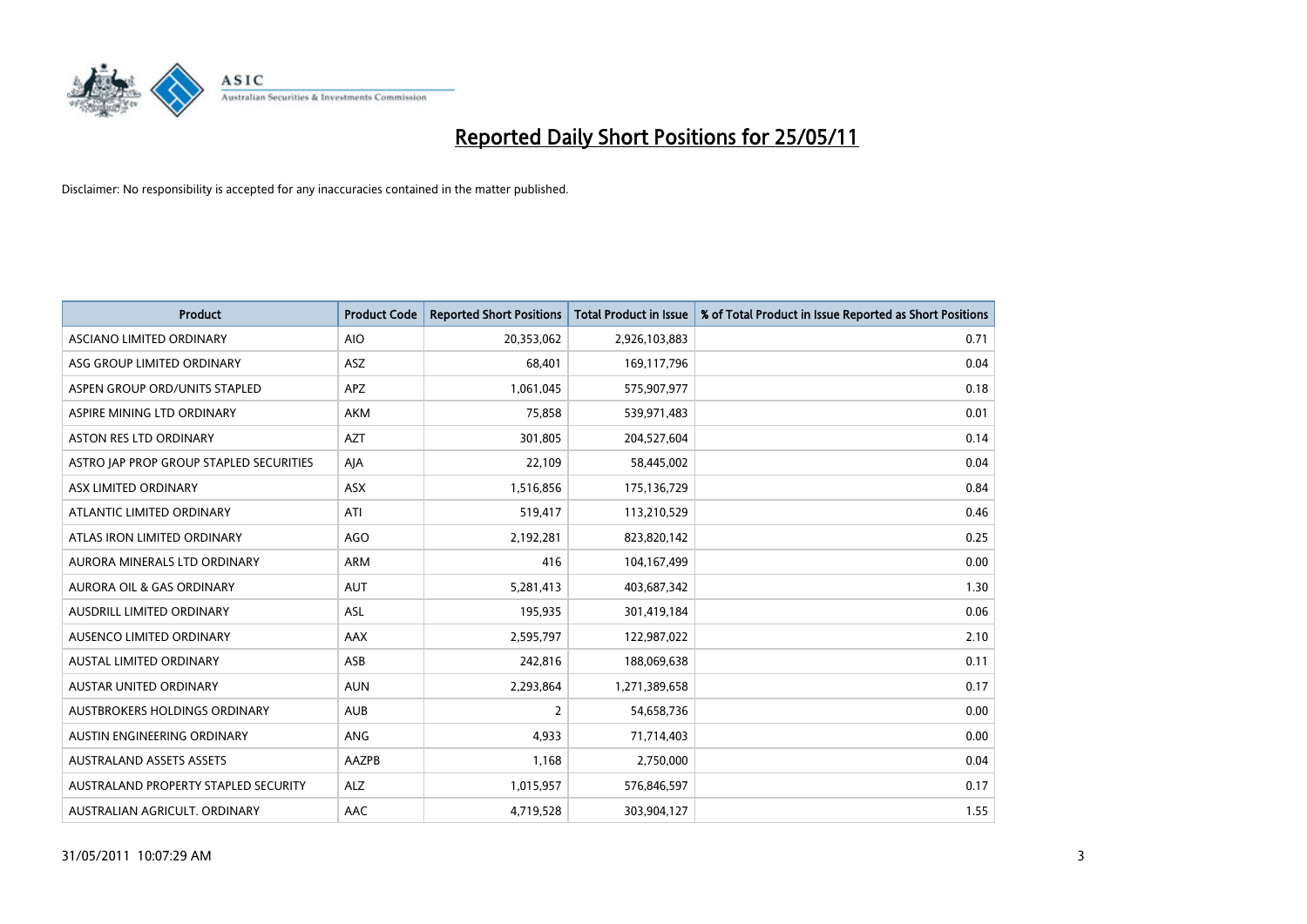

| <b>Product</b>                       | <b>Product Code</b> | <b>Reported Short Positions</b> | <b>Total Product in Issue</b> | % of Total Product in Issue Reported as Short Positions |
|--------------------------------------|---------------------|---------------------------------|-------------------------------|---------------------------------------------------------|
| <b>AUSTRALIAN EDUCATION UNITS</b>    | <b>AEU</b>          | 625.000                         | 175,465,397                   | 0.36                                                    |
| AUSTRALIAN INFRASTR, UNITS/ORDINARY  | <b>AIX</b>          | 1,417,634                       | 620,733,944                   | 0.21                                                    |
| AUSTRALIAN MINES LTD ORDINARY        | <b>AUZ</b>          | 1,400,000                       | 576,910,315                   | 0.24                                                    |
| AUSTRALIAN PHARM. ORDINARY           | API                 | 866,050                         | 488,115,883                   | 0.17                                                    |
| AUTOMOTIVE HOLDINGS ORDINARY         | <b>AHE</b>          | 283,149                         | 260,345,713                   | 0.10                                                    |
| AVEXA LIMITED ORDINARY               | <b>AVX</b>          | 243,657                         | 847,688,779                   | 0.03                                                    |
| AWE LIMITED ORDINARY                 | <b>AWE</b>          | 2,160,525                       | 521,871,941                   | 0.42                                                    |
| AZUMAH RESOURCES ORDINARY            | <b>AZM</b>          | 201,011                         | 275,196,055                   | 0.07                                                    |
| <b>BANDANNA ENERGY ORDINARY</b>      | <b>BND</b>          | 179,262                         | 426,515,482                   | 0.04                                                    |
| BANK OF QUEENSLAND. ORDINARY         | <b>BOO</b>          | 3,996,511                       | 222,072,957                   | 1.78                                                    |
| <b>BANNERMAN RESOURCES ORDINARY</b>  | <b>BMN</b>          | 286.973                         | 234,435,934                   | 0.12                                                    |
| <b>BASE RES LIMITED ORDINARY</b>     | <b>BSE</b>          | 63,381                          | 165,141,114                   | 0.04                                                    |
| <b>BATHURST RESOURCES ORDINARY</b>   | <b>BTU</b>          | 4,289,614                       | 666,141,330                   | 0.63                                                    |
| <b>BAUXITE RESOURCE LTD ORDINARY</b> | <b>BAU</b>          | 109,797                         | 235,379,896                   | 0.05                                                    |
| <b>BC IRON LIMITED ORDINARY</b>      | <b>BCI</b>          | 165,220                         | 94,361,000                    | 0.18                                                    |
| BEACH ENERGY LIMITED ORDINARY        | <b>BPT</b>          | 2,463,889                       | 1,102,788,311                 | 0.20                                                    |
| BEADELL RESOURCE LTD ORDINARY        | <b>BDR</b>          | 1,332,964                       | 622,147,828                   | 0.20                                                    |
| BENDIGO AND ADELAIDE ORDINARY        | <b>BEN</b>          | 6,131,873                       | 360,268,130                   | 1.72                                                    |
| BERKELEY RESOURCES ORDINARY          | <b>BKY</b>          | 535,080                         | 174,298,273                   | 0.29                                                    |
| BETASHARES ASX FIN ETF UNITS         | <b>OFN</b>          | 38,500                          | 4,509,251                     | 0.85                                                    |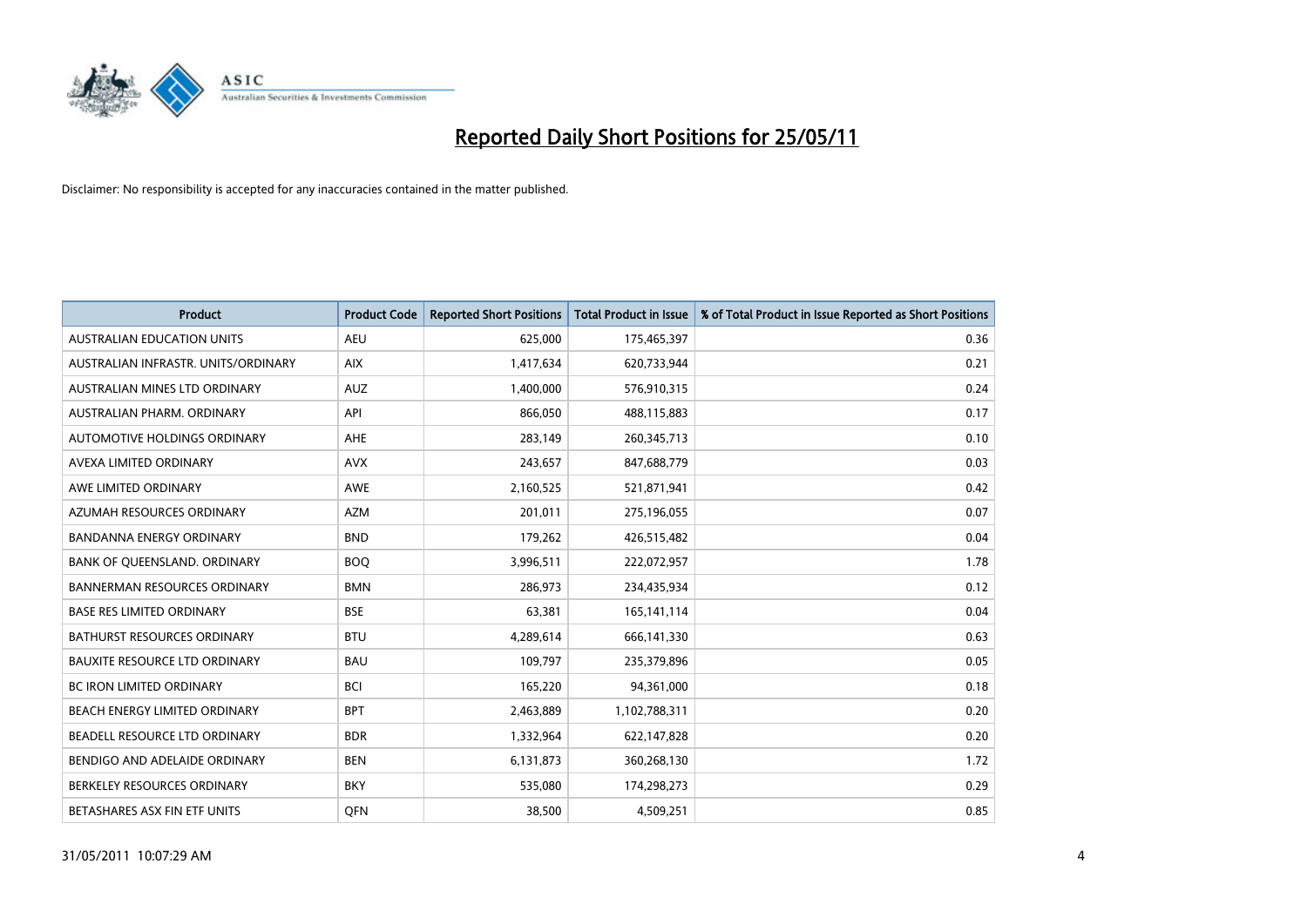

| Product                              | <b>Product Code</b> | <b>Reported Short Positions</b> | <b>Total Product in Issue</b> | % of Total Product in Issue Reported as Short Positions |
|--------------------------------------|---------------------|---------------------------------|-------------------------------|---------------------------------------------------------|
| BETASHARES ASX RES ETF UNITS         | <b>ORE</b>          | 198,220                         | 4,519,432                     | 4.39                                                    |
| BHP BILLITON LIMITED ORDINARY        | <b>BHP</b>          | 38,644,462                      | 3,209,181,688                 | 1.19                                                    |
| <b>BILLABONG ORDINARY</b>            | <b>BBG</b>          | 15,576,950                      | 254,037,587                   | 6.10                                                    |
| <b>BIONOMICS LIMITED ORDINARY</b>    | <b>BNO</b>          | 33,093                          | 344,036,479                   | 0.01                                                    |
| <b>BIOTA HOLDINGS ORDINARY</b>       | <b>BTA</b>          | 2,231,172                       | 181,417,556                   | 1.22                                                    |
| <b>BISALLOY STEEL ORDINARY</b>       | <b>BIS</b>          | 84,480                          | 216,455,965                   | 0.04                                                    |
| BKI INVESTMENT LTD ORDINARY          | <b>BKI</b>          | 508                             | 422,863,407                   | 0.00                                                    |
| <b>BLACKMORES LIMITED ORDINARY</b>   | <b>BKL</b>          | 10,000                          | 16,744,292                    | 0.06                                                    |
| <b>BLACKTHORN RESOURCES ORDINARY</b> | <b>BTR</b>          | 35,848                          | 122,918,000                   | 0.03                                                    |
| <b>BLUESCOPE STEEL LTD ORDINARY</b>  | <b>BSL</b>          | 49,120,721                      | 1,842,207,385                 | 2.66                                                    |
| <b>BOART LONGYEAR ORDINARY</b>       | <b>BLY</b>          | 4,732,411                       | 461,163,412                   | 1.02                                                    |
| <b>BOOM LOGISTICS ORDINARY</b>       | <b>BOL</b>          | 337,999                         | 461,500,712                   | 0.07                                                    |
| <b>BORAL LIMITED, ORDINARY</b>       | <b>BLD</b>          | 32,325,200                      | 729,925,990                   | 4.42                                                    |
| BOTSWANA METALS LTD ORDINARY         | <b>BML</b>          | 7,000                           | 143,717,013                   | 0.00                                                    |
| <b>BOW ENERGY LIMITED ORDINARY</b>   | <b>BOW</b>          | 6,020,765                       | 349,417,229                   | 1.72                                                    |
| BRADKEN LIMITED ORDINARY             | <b>BKN</b>          | 1,438,912                       | 142,834,224                   | 1.01                                                    |
| <b>BRAMBLES LIMITED ORDINARY</b>     | <b>BXB</b>          | 19,114,773                      | 1,479,320,246                 | 1.26                                                    |
| BREVILLE GROUP LTD ORDINARY          | <b>BRG</b>          | 2,739                           | 129,995,322                   | 0.00                                                    |
| <b>BRICKWORKS LIMITED ORDINARY</b>   | <b>BKW</b>          | 16,822                          | 147,567,333                   | 0.01                                                    |
| <b>BROCKMAN RESOURCES ORDINARY</b>   | <b>BRM</b>          | 167,363                         | 144,803,151                   | 0.12                                                    |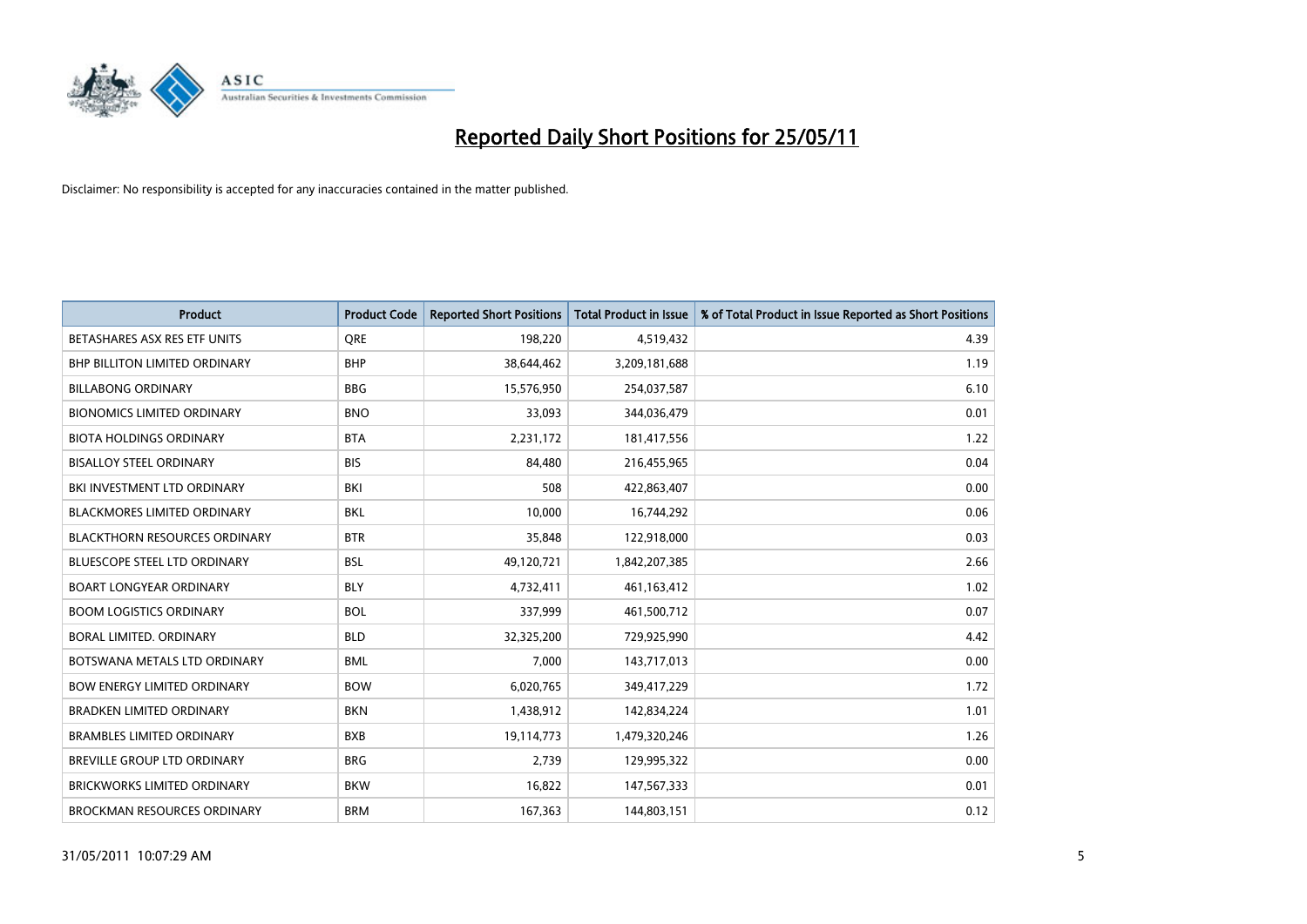

| <b>Product</b>                        | <b>Product Code</b> | <b>Reported Short Positions</b> | Total Product in Issue | % of Total Product in Issue Reported as Short Positions |
|---------------------------------------|---------------------|---------------------------------|------------------------|---------------------------------------------------------|
| BT INVESTMENT MNGMNT ORDINARY         | <b>BTT</b>          | 556,765                         | 160,000,000            | 0.35                                                    |
| <b>BURU ENERGY ORDINARY</b>           | <b>BRU</b>          | 7,044,685                       | 182,840,549            | 3.86                                                    |
| <b>BWP TRUST ORDINARY UNITS</b>       | <b>BWP</b>          | 1,154,695                       | 520,012,793            | 0.22                                                    |
| CABCHARGE AUSTRALIA ORDINARY          | CAB                 | 728,117                         | 120,437,014            | 0.59                                                    |
| CALTEX AUSTRALIA ORDINARY             | <b>CTX</b>          | 6,691,236                       | 270,000,000            | 2.46                                                    |
| <b>CAMPBELL BROTHERS ORDINARY</b>     | CPB                 | 30,627                          | 67,503,411             | 0.04                                                    |
| CAPE LAMBERT RES LTD ORDINARY         | <b>CFE</b>          | 1,284,394                       | 571,849,603            | 0.22                                                    |
| CARABELLA RES LTD ORDINARY            | <b>CLR</b>          | 50,000                          | 54,711,817             | 0.09                                                    |
| <b>CARBON ENERGY ORDINARY</b>         | <b>CNX</b>          | 1,742,600                       | 698,517,858            | 0.23                                                    |
| <b>CARDNO LIMITED ORDINARY</b>        | CDD                 | 3,853                           | 106,840,756            | 0.00                                                    |
| CARNARVON PETROLEUM ORDINARY          | <b>CVN</b>          | 11,996,669                      | 687,820,634            | 1.74                                                    |
| <b>CARNEGIE WAVE ENERGY ORDINARY</b>  | <b>CWE</b>          | 83,000                          | 899,087,627            | 0.01                                                    |
| CARPATHIAN RESOURCES ORDINARY         | <b>CPN</b>          | 75,000                          | 265,533,501            | 0.03                                                    |
| CARPENTARIA EXP. LTD ORDINARY         | CAP                 | 9,777                           | 98,741,301             | 0.01                                                    |
| CARSALES.COM LTD ORDINARY             | <b>CRZ</b>          | 5,510,017                       | 234,348,300            | 2.35                                                    |
| CASH CONVERTERS ORD/DIV ACCESS        | CCV                 | 68,191                          | 379,761,025            | 0.01                                                    |
| <b>CASPIAN OIL &amp; GAS ORDINARY</b> | CIG                 | 50,000                          | 1,331,500,513          | 0.00                                                    |
| CATALPA RESOURCES ORDINARY            | CAH                 | 372,863                         | 178,014,015            | 0.21                                                    |
| <b>CEC GROUP LIMITED ORDINARY</b>     | <b>CEG</b>          | 1,750                           | 79,662,662             | 0.00                                                    |
| <b>CELLNET GROUP ORDINARY</b>         | <b>CLT</b>          | 1,342                           | 61,596,082             | 0.00                                                    |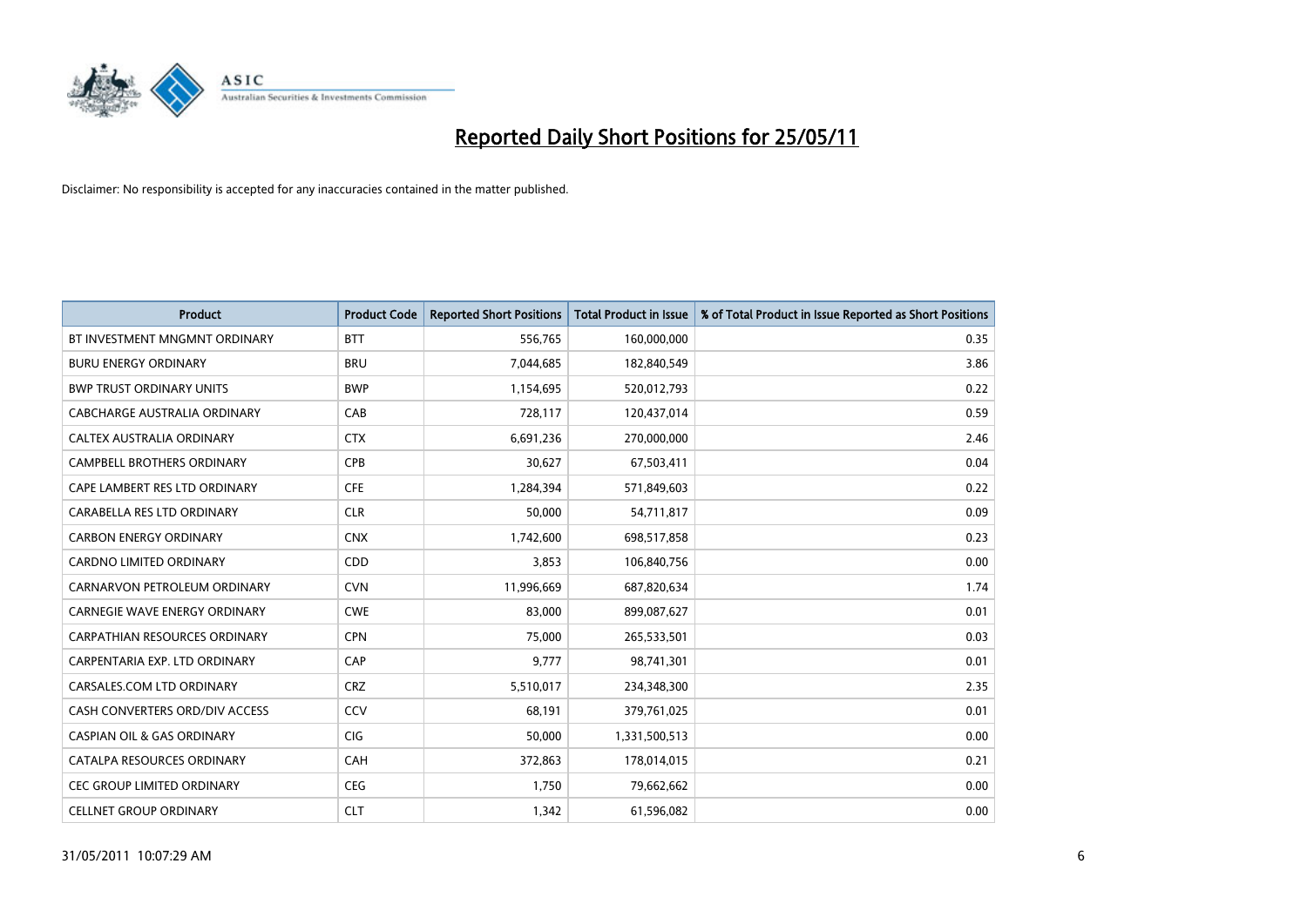

| <b>Product</b>                                | <b>Product Code</b> | <b>Reported Short Positions</b> | <b>Total Product in Issue</b> | % of Total Product in Issue Reported as Short Positions |
|-----------------------------------------------|---------------------|---------------------------------|-------------------------------|---------------------------------------------------------|
| CENTRAL PETROLEUM ORDINARY                    | <b>CTP</b>          | 194,772                         | 982,298,842                   | 0.02                                                    |
| CENTRO PROPERTIES UNITS/ORD STAPLED           | <b>CNP</b>          | 6,692                           | 972,414,514                   | 0.00                                                    |
| <b>CENTRO RETAIL GROUP STAPLED SECURITIES</b> | <b>CER</b>          | 2,748,479                       | 2,286,399,424                 | 0.12                                                    |
| CERAMIC FUEL CELLS ORDINARY                   | CFU                 | 1,167,073                       | 1,201,353,566                 | 0.09                                                    |
| <b>CFS RETAIL PROPERTY UNITS</b>              | <b>CFX</b>          | 48,536,623                      | 2,839,591,911                 | 1.69                                                    |
| <b>CGA MINING LIMITED ORDINARY</b>            | <b>CGX</b>          | 2,314                           | 333,265,726                   | 0.00                                                    |
| CHALLENGER DIV.PRO. STAPLED UNITS             | <b>CDI</b>          | 201.740                         | 913,426,007                   | 0.01                                                    |
| <b>CHALLENGER INFRAST, STAPLED UNITS</b>      | <b>CIF</b>          | 13,556                          | 316,223,785                   | 0.00                                                    |
| CHALLENGER LIMITED ORDINARY                   | CGF                 | 2,984,539                       | 499,395,270                   | 0.57                                                    |
| CHANDLER MACLEOD LTD ORDINARY                 | <b>CMG</b>          | 11,970                          | 463,971,344                   | 0.00                                                    |
| CHARTER HALL GROUP STAPLED US PROHIBIT.       | CHC                 | 1,318,569                       | 306,341,814                   | 0.43                                                    |
| <b>CHARTER HALL OFFICE UNIT</b>               | COO                 | 1,903,228                       | 493,319,730                   | 0.38                                                    |
| <b>CHARTER HALL RETAIL UNITS</b>              | <b>CQR</b>          | 328,090                         | 305,200,723                   | 0.09                                                    |
| CHEMGENEX PHARMACEUT ORDINARY                 | <b>CXS</b>          | 16,770                          | 313,558,870                   | 0.00                                                    |
| CITIGOLD CORP LTD ORDINARY                    | <b>CTO</b>          | 2,059,217                       | 1,067,578,301                 | 0.20                                                    |
| <b>CLARIUS GRP LTD ORDINARY</b>               | <b>CND</b>          | 120,923                         | 88,128,815                    | 0.14                                                    |
| CLINUVEL PHARMACEUT, ORDINARY                 | <b>CUV</b>          | 4,127                           | 30,381,706                    | 0.01                                                    |
| <b>CLOUGH LIMITED ORDINARY</b>                | <b>CLO</b>          | 283,383                         | 769,801,269                   | 0.03                                                    |
| <b>COAL &amp; ALLIED ORDINARY</b>             | <b>CNA</b>          | 6,645                           | 86,584,735                    | 0.00                                                    |
| COAL OF AFRICA LTD ORDINARY                   | <b>CZA</b>          | 352,338                         | 531,139,661                   | 0.07                                                    |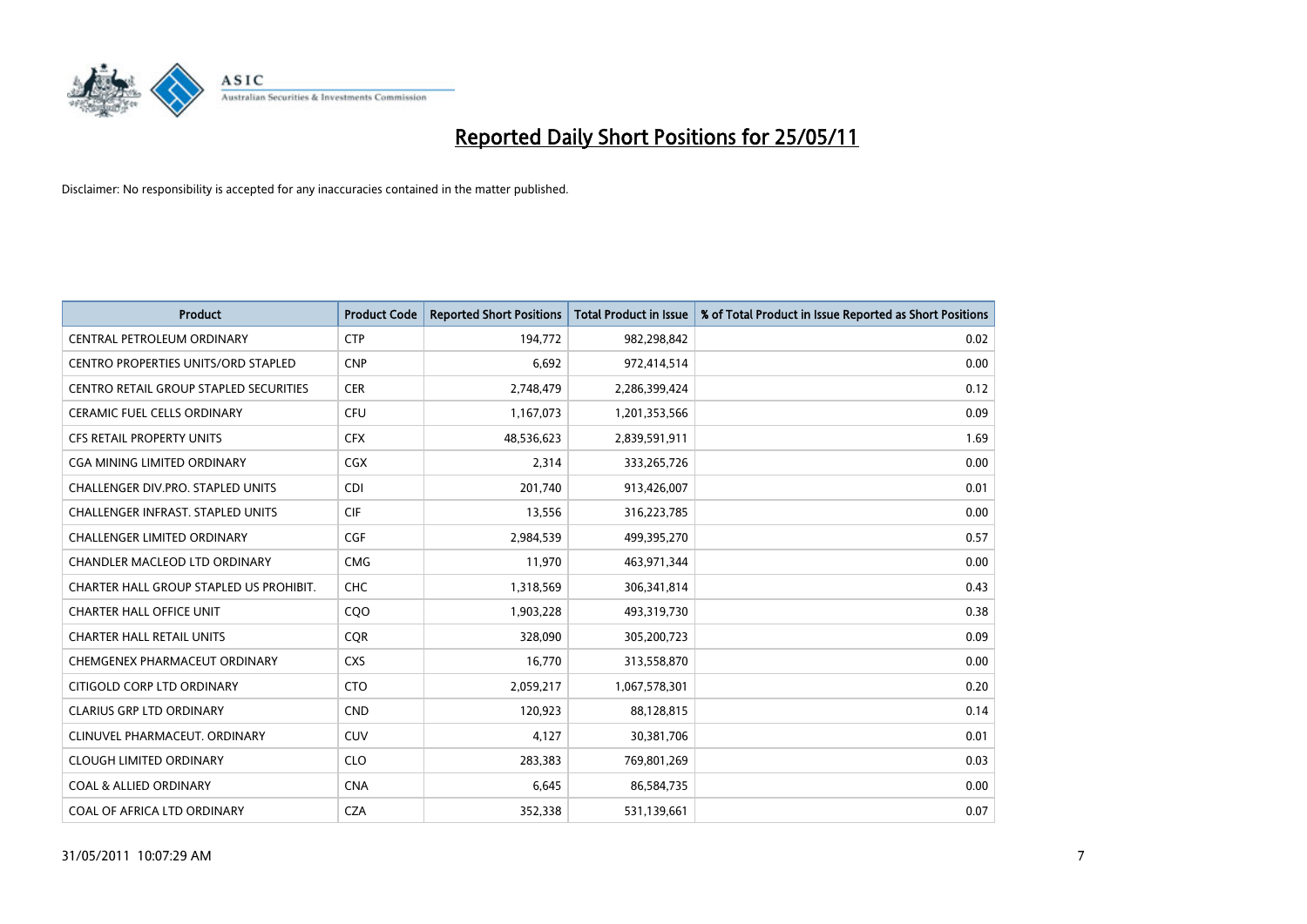

| <b>Product</b>                          | <b>Product Code</b> | <b>Reported Short Positions</b> | Total Product in Issue | % of Total Product in Issue Reported as Short Positions |
|-----------------------------------------|---------------------|---------------------------------|------------------------|---------------------------------------------------------|
| <b>COALSPUR MINES LTD ORDINARY</b>      | <b>CPL</b>          | 756,603                         | 528,358,828            | 0.13                                                    |
| COBAR CONSOLIDATED ORDINARY             | CCU                 | 162                             | 163,439,316            | 0.00                                                    |
| COCA-COLA AMATIL ORDINARY               | <b>CCL</b>          | 10,497,763                      | 757,978,446            | 1.37                                                    |
| COCHLEAR LIMITED ORDINARY               | <b>COH</b>          | 1,523,329                       | 56,745,023             | 2.68                                                    |
| <b>COCKATOO COAL ORDINARY</b>           | <b>COK</b>          | 8,568,837                       | 1,016,096,908          | 0.81                                                    |
| <b>COKAL LTD ORDINARY</b>               | <b>CKA</b>          | 392,815                         | 128,283,735            | 0.31                                                    |
| COMMONWEALTH BANK, ORDINARY             | <b>CBA</b>          | 15,504,574                      | 1,558,627,244          | 0.95                                                    |
| <b>COMMONWEALTH PROP ORDINARY UNITS</b> | <b>CPA</b>          | 34,840,582                      | 2,449,599,711          | 1.43                                                    |
| <b>COMPASS RESOURCES ORDINARY</b>       | <b>CMR</b>          | 160,952                         | 147,402,920            | 0.11                                                    |
| <b>COMPUTERSHARE LTD ORDINARY</b>       | <b>CPU</b>          | 4,841,805                       | 555,664,059            | 0.84                                                    |
| <b>CONNECTEAST GROUP STAPLED</b>        | <b>CEU</b>          | 16,760,140                      | 3,940,145,951          | 0.43                                                    |
| CONQUEST MINING ORDINARY                | CQT                 | 480,014                         | 583,241,478            | 0.07                                                    |
| CONSOLIDATED MEDIA. ORDINARY            | <b>CMI</b>          | 3,787,651                       | 561,834,996            | 0.68                                                    |
| CONTANGO MICROCAP ORDINARY              | <b>CTN</b>          | 7,500                           | 146,423,793            | 0.01                                                    |
| CONTINENTAL COAL LTD ORDINARY           | CCC                 | 732,593                         | 1,980,616,757          | 0.04                                                    |
| <b>COOPER ENERGY LTD ORDINARY</b>       | <b>COE</b>          | 99,335                          | 292,576,001            | 0.03                                                    |
| COPPER STRIKE LTD ORDINARY              | <b>CSE</b>          | 714                             | 129,455,571            | 0.00                                                    |
| <b>CORDLIFE LIMITED ORDINARY</b>        | CBB                 |                                 | 145,360,920            | 0.00                                                    |
| <b>COUNT FINANCIAL ORDINARY</b>         | COU                 | 697,415                         | 262,212,976            | 0.27                                                    |
| <b>CREDIT CORP GROUP ORDINARY</b>       | <b>CCP</b>          | 7,343                           | 45,210,752             | 0.02                                                    |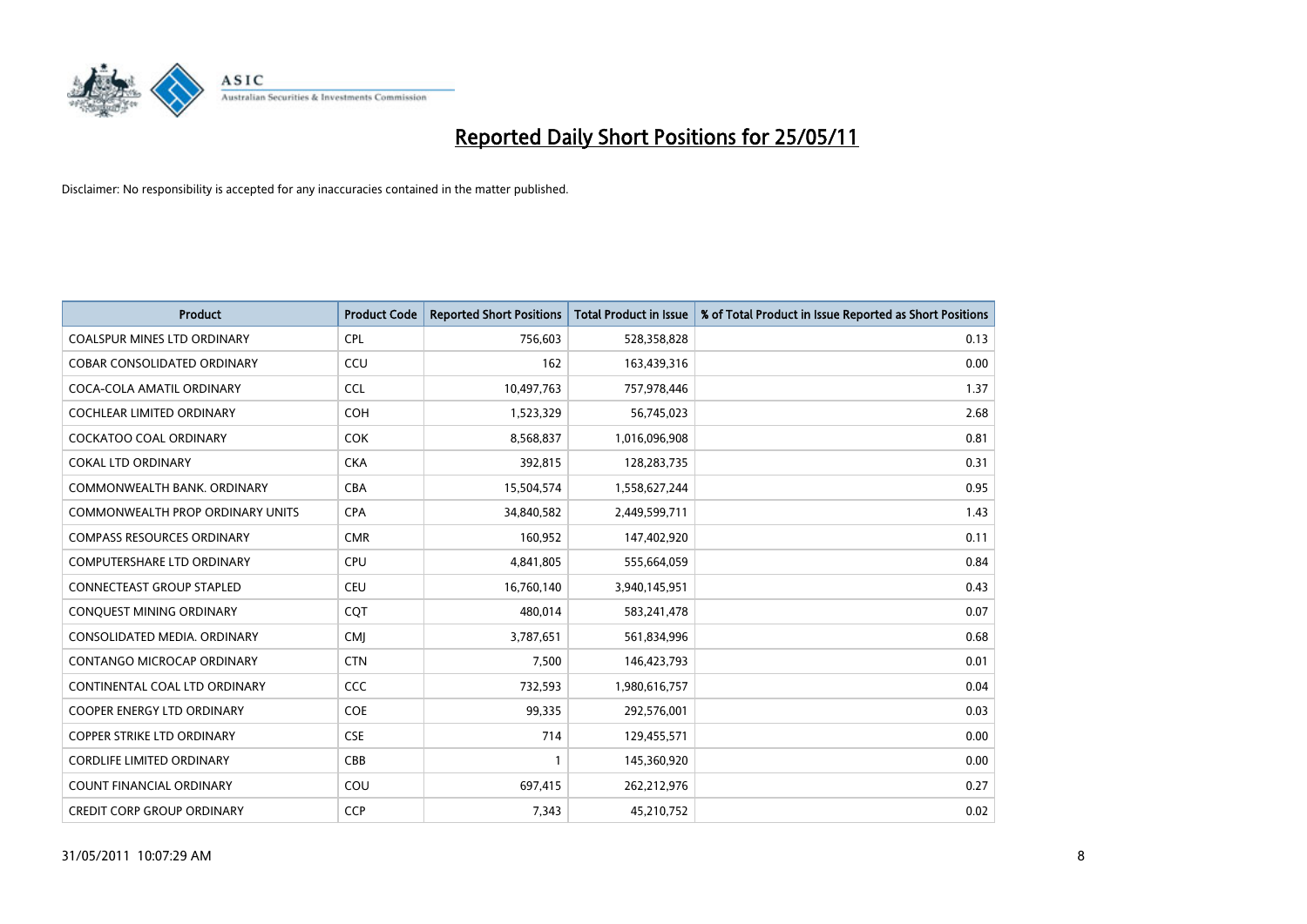

| <b>Product</b>                          | <b>Product Code</b> | <b>Reported Short Positions</b> | Total Product in Issue | % of Total Product in Issue Reported as Short Positions |
|-----------------------------------------|---------------------|---------------------------------|------------------------|---------------------------------------------------------|
| <b>CROMWELL PROP STAPLED SECURITIES</b> | <b>CMW</b>          | 87,775                          | 962,845,605            | 0.01                                                    |
| CROWN LIMITED ORDINARY                  | <b>CWN</b>          | 3,705,473                       | 754,131,800            | 0.47                                                    |
| <b>CSG LIMITED ORDINARY</b>             | CSV                 | 763,772                         | 282,567,499            | 0.27                                                    |
| <b>CSL LIMITED ORDINARY</b>             | <b>CSL</b>          | 8,187,536                       | 532,303,803            | 1.52                                                    |
| <b>CSR LIMITED ORDINARY</b>             | <b>CSR</b>          | 19,635,059                      | 506,000,315            | 3.86                                                    |
| <b>CUDECO LIMITED ORDINARY</b>          | CDU                 | 1,031,794                       | 145,512,643            | 0.71                                                    |
| <b>CUE ENERGY RESOURCE ORDINARY</b>     | <b>CUE</b>          | 15,644                          | 694,819,718            | 0.00                                                    |
| <b>CUSTOMERS LIMITED ORDINARY</b>       | CUS                 | 26,487                          | 134,869,357            | 0.02                                                    |
| DART ENERGY LTD ORDINARY                | <b>DTE</b>          | 4,069,675                       | 720,674,545            | 0.55                                                    |
| DAVID JONES LIMITED ORDINARY            | <b>DIS</b>          | 22,863,644                      | 520,751,395            | 4.38                                                    |
| DECMIL GROUP LIMITED ORDINARY           | <b>DCG</b>          | 17,397                          | 124,204,568            | 0.01                                                    |
| DEEP YELLOW LIMITED ORDINARY            | <b>DYL</b>          | 15,876                          | 1,127,534,458          | 0.00                                                    |
| DEVINE LIMITED ORDINARY                 | <b>DVN</b>          | 1,000                           | 634,918,223            | 0.00                                                    |
| DEXUS PROPERTY GROUP STAPLED UNITS      | <b>DXS</b>          | 17,134,100                      | 4,839,024,176          | 0.35                                                    |
| DISCOVERY METALS LTD ORDINARY           | <b>DML</b>          | 3,386,775                       | 437,114,481            | 0.78                                                    |
| DOMINO PIZZA ENTERPR ORDINARY           | <b>DMP</b>          | 245,154                         | 68,407,674             | 0.36                                                    |
| DOWNER EDI LIMITED ORDINARY             | <b>DOW</b>          | 5,371,424                       | 429,100,296            | 1.23                                                    |
| DRAGON MINING LTD ORDINARY              | <b>DRA</b>          | 7,185                           | 74,670,613             | 0.01                                                    |
| DRILLSEARCH ENERGY ORDINARY             | <b>DLS</b>          | 878,513                         | 237,220,182            | 0.38                                                    |
| DUET GROUP STAPLED US PROHIBIT.         | <b>DUE</b>          | 1,975,511                       | 909,692,991            | 0.21                                                    |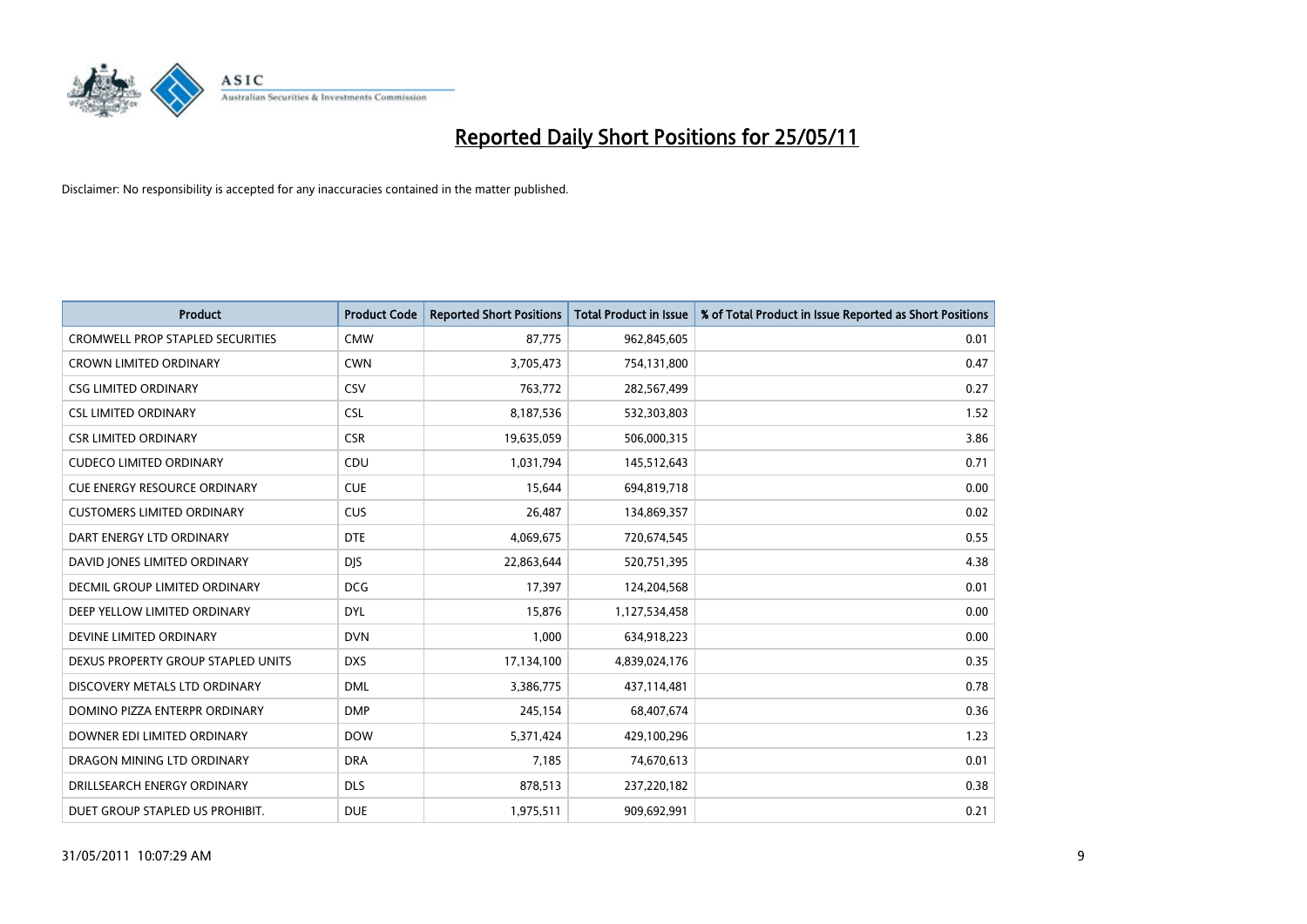

| <b>Product</b>                            | <b>Product Code</b> | <b>Reported Short Positions</b> | <b>Total Product in Issue</b> | % of Total Product in Issue Reported as Short Positions |
|-------------------------------------------|---------------------|---------------------------------|-------------------------------|---------------------------------------------------------|
| DULUXGROUP LIMITED ORDINARY               | <b>DLX</b>          | 7,345,345                       | 367,456,259                   | 1.99                                                    |
| DWS ADVANCED ORDINARY                     | <b>DWS</b>          | 119,428                         | 132,362,763                   | 0.09                                                    |
| EASTERN STAR GAS ORDINARY                 | <b>ESG</b>          | 8,089,462                       | 991,567,041                   | 0.82                                                    |
| EDT RETAIL TRUST UNITS                    | <b>EDT</b>          | 907,729                         | 4,700,290,868                 | 0.02                                                    |
| <b>ELDERS LIMITED HYBRIDS</b>             | <b>ELDPA</b>        | 59,388                          | 1,500,000                     | 3.96                                                    |
| <b>ELDERS LIMITED ORDINARY</b>            | <b>ELD</b>          | 16,291,671                      | 448,598,480                   | 3.61                                                    |
| ELDORADO GOLD CORP CDI 1:1                | EAU                 | 103,662                         | 19,644,760                    | 0.52                                                    |
| ELEMENTAL MINERALS ORDINARY               | <b>ELM</b>          | 70,683                          | 165,031,943                   | 0.04                                                    |
| ELIXIR PETROLEUM LTD ORDINARY             | <b>EXR</b>          | 324,400                         | 188,988,472                   | 0.17                                                    |
| <b>EMECO HOLDINGS ORDINARY</b>            | <b>EHL</b>          | 296,648                         | 631,237,586                   | 0.04                                                    |
| ENERGY RESOURCES ORDINARY 'A'             | <b>ERA</b>          | 3,324,004                       | 190,737,934                   | 1.74                                                    |
| <b>ENERGY WORLD CORPOR, ORDINARY</b>      | <b>EWC</b>          | 20,980,339                      | 1,561,166,672                 | 1.33                                                    |
| ENTEK ENERGY LTD ORDINARY                 | <b>ETE</b>          | 1,243,536                       | 408,525,909                   | 0.31                                                    |
| <b>ENTELLECT LIMITED ORDINARY</b>         | ESN                 | 464,050                         | 87,239,240                    | 0.53                                                    |
| <b>ENVESTRA LIMITED ORDINARY</b>          | <b>ENV</b>          | 2,907,312                       | 1,468,560,201                 | 0.19                                                    |
| EQUINOX MINERALS LTD CHESS DEPOSITARY INT | EON                 | 2,188,248                       | 879,495,876                   | 0.24                                                    |
| EVEREST FINANCIAL ORDINARY                | EFG                 | 4,300                           | 25,143,824                    | 0.02                                                    |
| EXTRACT RESOURCES ORDINARY                | <b>EXT</b>          | 574,157                         | 251,191,285                   | 0.22                                                    |
| FAIRFAX MEDIA LTD ORDINARY                | <b>FXI</b>          | 296,379,754                     | 2,351,955,725                 | 12.59                                                   |
| FAR LTD ORDINARY                          | <b>FAR</b>          | 21,055,761                      | 1,245,351,164                 | 1.69                                                    |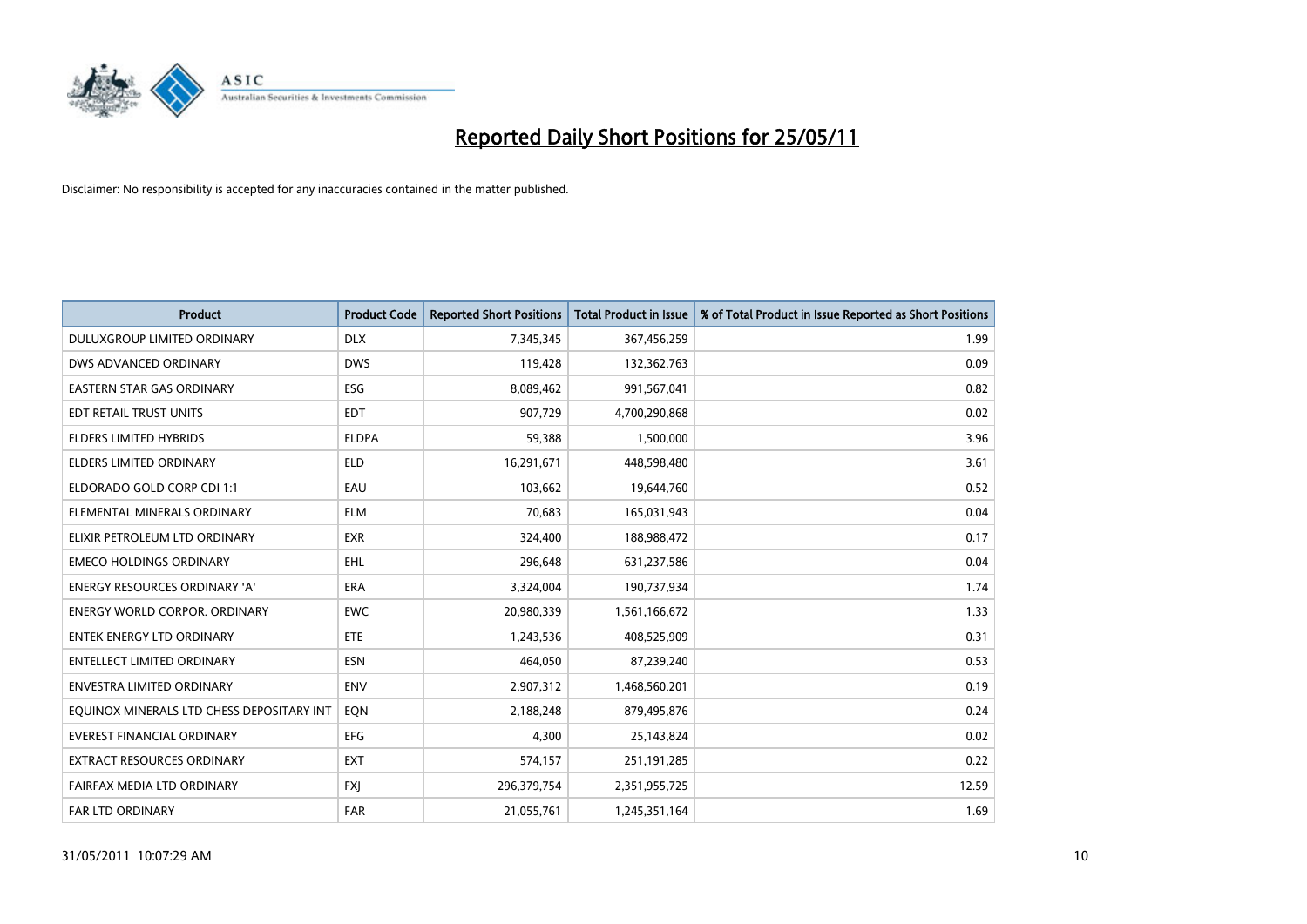

| <b>Product</b>                        | <b>Product Code</b> | <b>Reported Short Positions</b> | <b>Total Product in Issue</b> | % of Total Product in Issue Reported as Short Positions |
|---------------------------------------|---------------------|---------------------------------|-------------------------------|---------------------------------------------------------|
| FERRAUS LIMITED ORDINARY              | <b>FRS</b>          | 370                             | 249,398,565                   | 0.00                                                    |
| FISHER & PAYKEL APP. ORDINARY         | <b>FPA</b>          | 18,298                          | 724,235,162                   | 0.00                                                    |
| FISHER & PAYKEL H. ORDINARY           | <b>FPH</b>          | 2,385,266                       | 520,473,867                   | 0.46                                                    |
| FKP PROPERTY GROUP STAPLED SECURITIES | <b>FKP</b>          | 15,719,610                      | 1,184,196,147                 | 1.32                                                    |
| FLEETWOOD CORP ORDINARY               | <b>FWD</b>          | 313,115                         | 57,847,937                    | 0.55                                                    |
| FLETCHER BUILDING ORDINARY            | <b>FBU</b>          | 6,130,051                       | 678,573,570                   | 0.89                                                    |
| FLEXIGROUP LIMITED ORDINARY           | <b>FXL</b>          | 95.788                          | 275,472,492                   | 0.04                                                    |
| <b>FLIGHT CENTRE ORDINARY</b>         | <b>FLT</b>          | 3,425,920                       | 99,939,087                    | 3.40                                                    |
| FLINDERS MINES LTD ORDINARY           | <b>FMS</b>          | 21,328,063                      | 1,820,634,571                 | 1.15                                                    |
| <b>FOCUS MINERALS LTD ORDINARY</b>    | <b>FML</b>          | 339,999                         | 3,440,515,431                 | 0.01                                                    |
| <b>FORGE GROUP LIMITED ORDINARY</b>   | <b>FGE</b>          | 35,282                          | 82,924,014                    | 0.04                                                    |
| <b>FORTE ENERGY NL ORDINARY</b>       | <b>FTE</b>          | 2,658,986                       | 695,589,311                   | 0.38                                                    |
| FORTESCUE METALS GRP ORDINARY         | <b>FMG</b>          | 32,117,315                      | 3,113,348,659                 | 1.00                                                    |
| <b>FOSTER'S GROUP ORDINARY</b>        | FGL                 | 5,325,280                       | 1,940,894,542                 | 0.26                                                    |
| FTD CORPORATION ORDINARY              | <b>FTD</b>          | 8.088                           | 36,474,593                    | 0.02                                                    |
| <b>FUNTASTIC LIMITED ORDINARY</b>     | <b>FUN</b>          | 322,528                         | 340,997,682                   | 0.09                                                    |
| <b>G.U.D. HOLDINGS ORDINARY</b>       | GUD                 | 260,903                         | 69,089,611                    | 0.38                                                    |
| <b>GALAXY RESOURCES ORDINARY</b>      | <b>GXY</b>          | 242,703                         | 323,327,000                   | 0.07                                                    |
| <b>GEODYNAMICS LIMITED ORDINARY</b>   | GDY                 | 753,004                         | 336,892,832                   | 0.23                                                    |
| <b>GINDALBIE METALS LTD ORDINARY</b>  | <b>GBG</b>          | 47.559.479                      | 935,615,590                   | 5.08                                                    |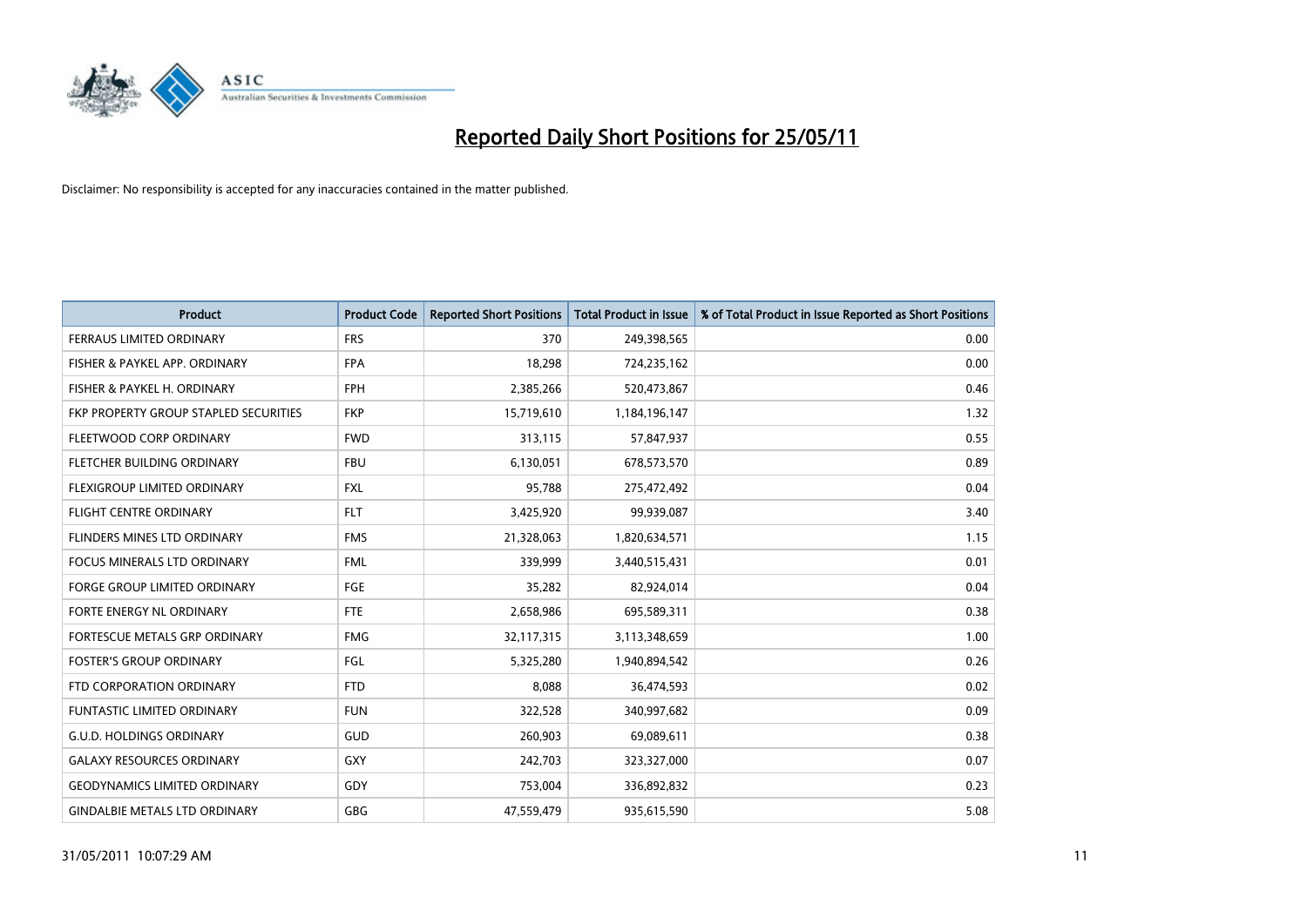

| <b>Product</b>                                   | <b>Product Code</b> | <b>Reported Short Positions</b> | Total Product in Issue | % of Total Product in Issue Reported as Short Positions |
|--------------------------------------------------|---------------------|---------------------------------|------------------------|---------------------------------------------------------|
| <b>GLOBAL MINING ORDINARY</b>                    | <b>GMI</b>          | 8,951                           | 191,820,968            | 0.00                                                    |
| <b>GLOUCESTER COAL ORDINARY</b>                  | GCL                 | 158,900                         | 164,748,152            | 0.09                                                    |
| <b>GME RESOURCES LTD ORDINARY</b>                | <b>GME</b>          | 800                             | 302,352,750            | 0.00                                                    |
| <b>GOLD ANOMALY LIMITED ORDINARY</b>             | GOA                 | 10,000,000                      | 1,216,804,836          | 0.83                                                    |
| <b>GOLD ONE INT LTD ORDINARY</b>                 | GDO                 | 859,869                         | 807,664,732            | 0.11                                                    |
| <b>GOLD ROAD RES LTD ORDINARY</b>                | GOR                 | 184,042                         | 288,890,842            | 0.06                                                    |
| <b>GOLDEN WEST RESOURCE ORDINARY</b>             | <b>GWR</b>          | 1,651                           | 192,082,567            | 0.00                                                    |
| <b>GOODMAN FIELDER, ORDINARY</b>                 | <b>GFF</b>          | 57,086,598                      | 1,380,386,438          | 4.12                                                    |
| <b>GOODMAN GROUP STAPLED US PROHIBIT.</b>        | <b>GMG</b>          | 12,264,851                      | 6,893,222,796          | 0.16                                                    |
| <b>GPT GROUP STAPLED SEC.</b>                    | <b>GPT</b>          | 11,722,356                      | 1,855,529,431          | 0.62                                                    |
| <b>GRAINCORP LIMITED A CLASS ORDINARY</b>        | <b>GNC</b>          | 643,405                         | 198,318,900            | 0.31                                                    |
| <b>GRANGE RESOURCES, ORDINARY</b>                | <b>GRR</b>          | 190,177                         | 1,153,181,487          | 0.01                                                    |
| <b>GREENCAP LIMITED ORDINARY</b>                 | GCG                 |                                 | 262,515,385            | 0.00                                                    |
| <b>GREENLAND MIN EN LTD ORDINARY</b>             | GGG                 | 1,231,582                       | 336,866,759            | 0.37                                                    |
| <b>GRYPHON MINERALS LTD ORDINARY</b>             | GRY                 | 347,232                         | 299,822,058            | 0.11                                                    |
| <b>GUINNESS PEAT GROUP. CHESS DEPOSITARY INT</b> | <b>GPG</b>          | 583,781                         | 300,865,269            | 0.19                                                    |
| <b>GUNNS LIMITED FORESTS</b>                     | <b>GNSPA</b>        | 40                              | 1,200,000              | 0.00                                                    |
| <b>GUNNS LIMITED ORDINARY</b>                    | <b>GNS</b>          | 42,484,307                      | 848,401,559            | 4.99                                                    |
| <b>GWA GROUP LTD ORDINARY</b>                    | <b>GWA</b>          | 7,814,366                       | 301,525,014            | 2.59                                                    |
| HARVEY NORMAN ORDINARY                           | <b>HVN</b>          | 29,040,172                      | 1,062,316,784          | 2.72                                                    |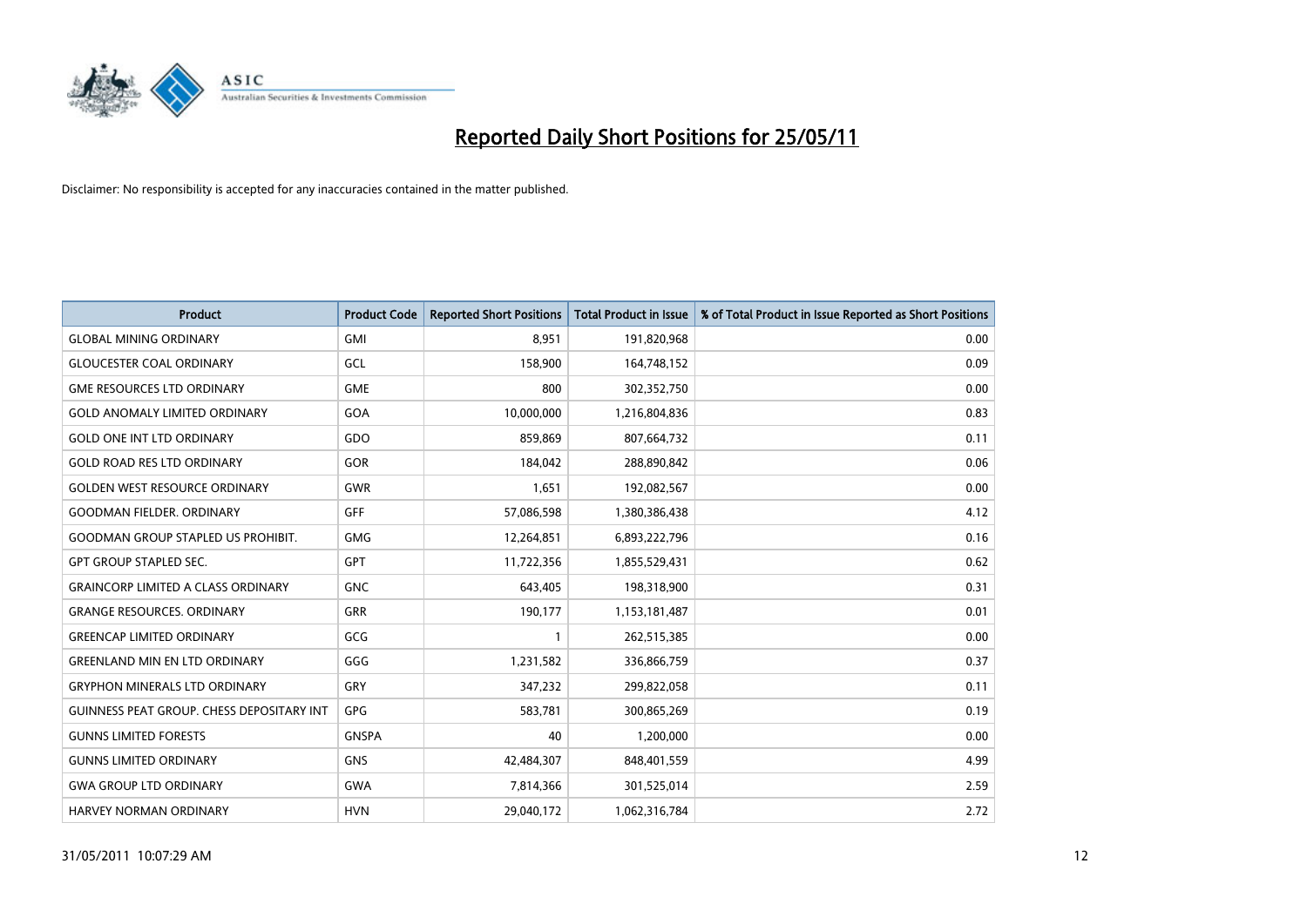

| <b>Product</b>                        | <b>Product Code</b> | <b>Reported Short Positions</b> | <b>Total Product in Issue</b> | % of Total Product in Issue Reported as Short Positions |
|---------------------------------------|---------------------|---------------------------------|-------------------------------|---------------------------------------------------------|
| HASTIE GROUP LIMITED ORDINARY         | <b>HST</b>          | 1,219,141                       | 239,781,419                   | 0.50                                                    |
| HASTINGS DIVERSIFIED STAPLED SECURITY | <b>HDF</b>          | 922,178                         | 529,187,294                   | 0.17                                                    |
| <b>HEARTWARE INT INC CDI 35:1</b>     | <b>HIN</b>          | 272,008                         | 48,598,550                    | 0.56                                                    |
| <b>HENDERSON GROUP CDI 1:1</b>        | <b>HGG</b>          | 4,724,017                       | 584,919,716                   | 0.80                                                    |
| HFA HOLDINGS LIMITED ORDINARY         | <b>HFA</b>          | 447,023                         | 117,332,831                   | 0.37                                                    |
| <b>HIGHLANDS PACIFIC ORDINARY</b>     | <b>HIG</b>          | 2,574,963                       | 686,082,148                   | 0.37                                                    |
| HILLS HOLDINGS LTD ORDINARY           | <b>HIL</b>          | 3,069,181                       | 249,139,016                   | 1.23                                                    |
| HORIZON OIL LIMITED ORDINARY          | <b>HZN</b>          | 844,102                         | 1,130,811,515                 | 0.07                                                    |
| HUNNU COAL LIMITED ORDINARY           | <b>HUN</b>          | 23,303                          | 212,565,002                   | 0.01                                                    |
| <b>ICON ENERGY LIMITED ORDINARY</b>   | <b>ICN</b>          | 67,000                          | 469,301,394                   | 0.01                                                    |
| <b>IINET LIMITED ORDINARY</b>         | <b>IIN</b>          | 1,290,896                       | 152,160,119                   | 0.84                                                    |
| <b>ILUKA RESOURCES ORDINARY</b>       | <b>ILU</b>          | 1,252,823                       | 418,700,517                   | 0.29                                                    |
| <b>IMDEX LIMITED ORDINARY</b>         | <b>IMD</b>          | 21,228                          | 199,414,165                   | 0.00                                                    |
| IMF (AUSTRALIA) LTD ORDINARY          | <b>IMF</b>          | 329,821                         | 123,828,193                   | 0.26                                                    |
| <b>IMX RESOURCES LTD ORDINARY</b>     | <b>IXR</b>          | 28,202                          | 262,612,803                   | 0.01                                                    |
| <b>INCITEC PIVOT ORDINARY</b>         | <b>IPL</b>          | 4,335,435                       | 1,628,730,107                 | 0.25                                                    |
| <b>INDAGO RESOURCES LTD ORDINARY</b>  | <b>IDG</b>          | 8,179                           | 6,141,546                     | 0.13                                                    |
| INDEPENDENCE GROUP ORDINARY           | <b>IGO</b>          | 744,747                         | 199,497,042                   | 0.36                                                    |
| <b>INDOPHIL RESOURCES ORDINARY</b>    | <b>IRN</b>          | 208,667                         | 471,445,763                   | 0.04                                                    |
| <b>INDUSTREA LIMITED ORDINARY</b>     | IDL                 | 1,654,542                       | 364,524,797                   | 0.45                                                    |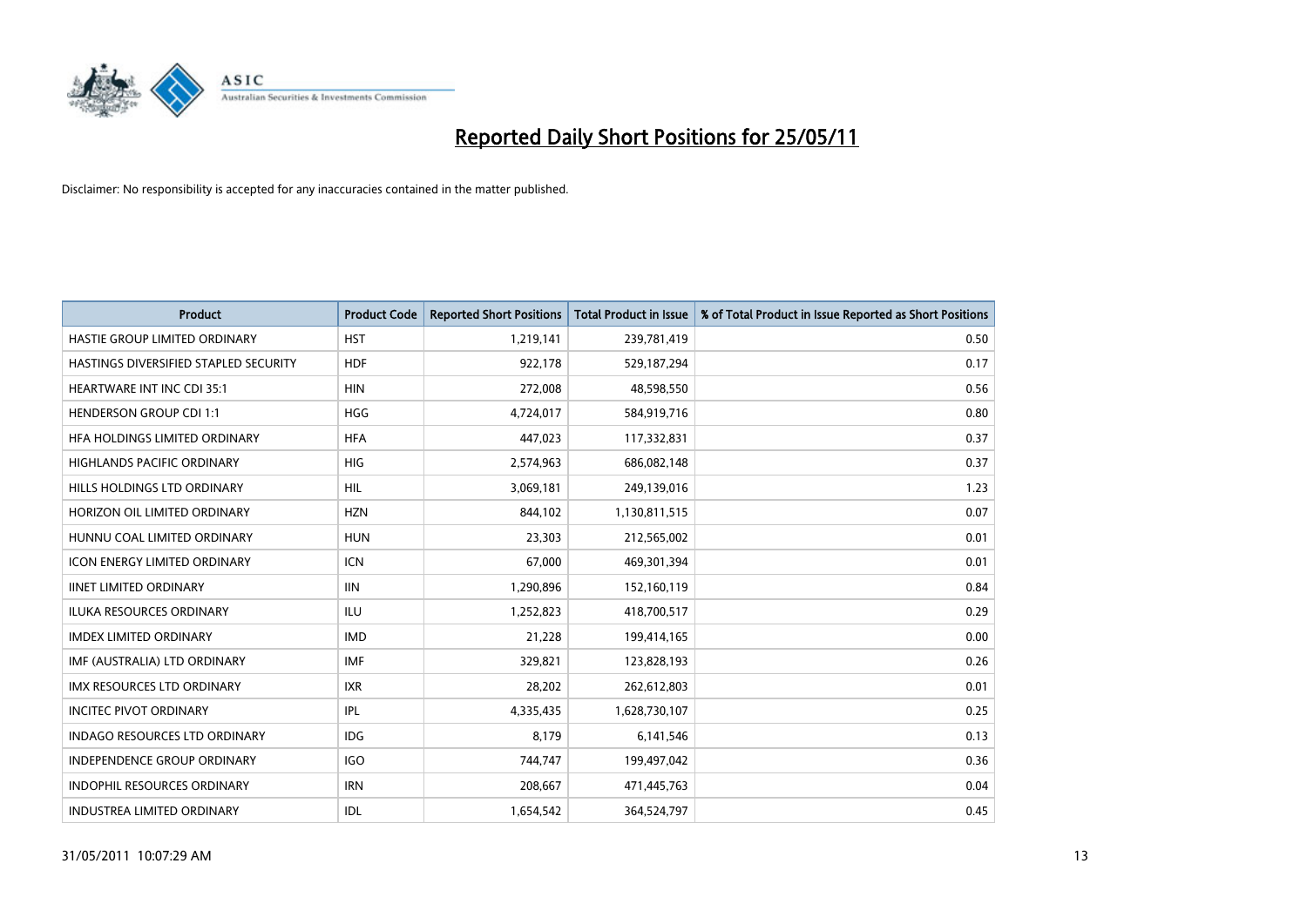

| <b>Product</b>                                | <b>Product Code</b> | <b>Reported Short Positions</b> | Total Product in Issue | % of Total Product in Issue Reported as Short Positions |
|-----------------------------------------------|---------------------|---------------------------------|------------------------|---------------------------------------------------------|
| <b>INFIGEN ENERGY STAPLED SECURITIES</b>      | <b>IFN</b>          | 5,631,950                       | 762,265,972            | 0.74                                                    |
| ING RE COM GROUP STAPLED SECURITIES           | <b>ILF</b>          | 9,075                           | 441,029,194            | 0.00                                                    |
| <b>INSURANCE AUSTRALIA ORDINARY</b>           | <b>IAG</b>          | 8,936,913                       | 2,079,034,021          | 0.42                                                    |
| INT GOLDFIELDS LTD ORDINARY                   | <b>IGS</b>          | 12,197,682                      | 571,520,386            | 2.13                                                    |
| INTEGRA MINING LTD. ORDINARY                  | <b>IGR</b>          | 5,391,092                       | 841,525,727            | 0.64                                                    |
| <b>INTREPID MINES ORDINARY</b>                | <b>IAU</b>          | 1,960,768                       | 520,626,235            | 0.36                                                    |
| <b>INVESTA OFFICE FUND STAPLED SECURITIES</b> | <b>IOF</b>          | 8,680,497                       | 2,729,071,212          | 0.31                                                    |
| <b>INVOCARE LIMITED ORDINARY</b>              | <b>IVC</b>          | 806,471                         | 102,421,288            | 0.77                                                    |
| ION LIMITED ORDINARY                          | <b>ION</b>          | 164,453                         | 256,365,105            | 0.06                                                    |
| <b>IOOF HOLDINGS LTD ORDINARY</b>             | IFL.                | 967,853                         | 229,794,395            | 0.40                                                    |
| IRESS MARKET TECH. ORDINARY                   | <b>IRE</b>          | 1,761,136                       | 126,018,142            | 1.39                                                    |
| <b>IRON ORE HOLDINGS ORDINARY</b>             | <b>IOH</b>          | 22,264                          | 166,087,005            | 0.01                                                    |
| ISHARES MSCI AUS 200 ISHARES MSCI AUS 200     | <b>IOZ</b>          | 1,780                           | 1,950,015              | 0.09                                                    |
| <b>ISHARES MSCI BRIC CDI 1:1</b>              | <b>IBK</b>          | 7,865                           | 3,650,000              | 0.22                                                    |
| ISHARES S&P 500 CDI 1:1                       | <b>IVV</b>          | 10,067                          | 116,350,000            | 0.01                                                    |
| ISHARES S&P HIGH DIV ISHARES S&P HIGH DIV     | <b>IHD</b>          | 5,208                           | 1,900,055              | 0.27                                                    |
| ISHARES SMALL ORDS ISHARES SMALL ORDS         | <b>ISO</b>          | 151,036                         | 5,700,000              | 2.65                                                    |
| <b>ISOFT GROUP LIMITED ORDINARY</b>           | <b>ISF</b>          | 4,835,347                       | 1,070,595,874          | 0.46                                                    |
| <b>IVANHOE AUSTRALIA ORDINARY</b>             | <b>IVA</b>          | 401,770                         | 418,709,553            | 0.08                                                    |
| <b>JABIRU METALS LTD ORDINARY</b>             | <b>IML</b>          | 37.741                          | 558,654,366            | 0.00                                                    |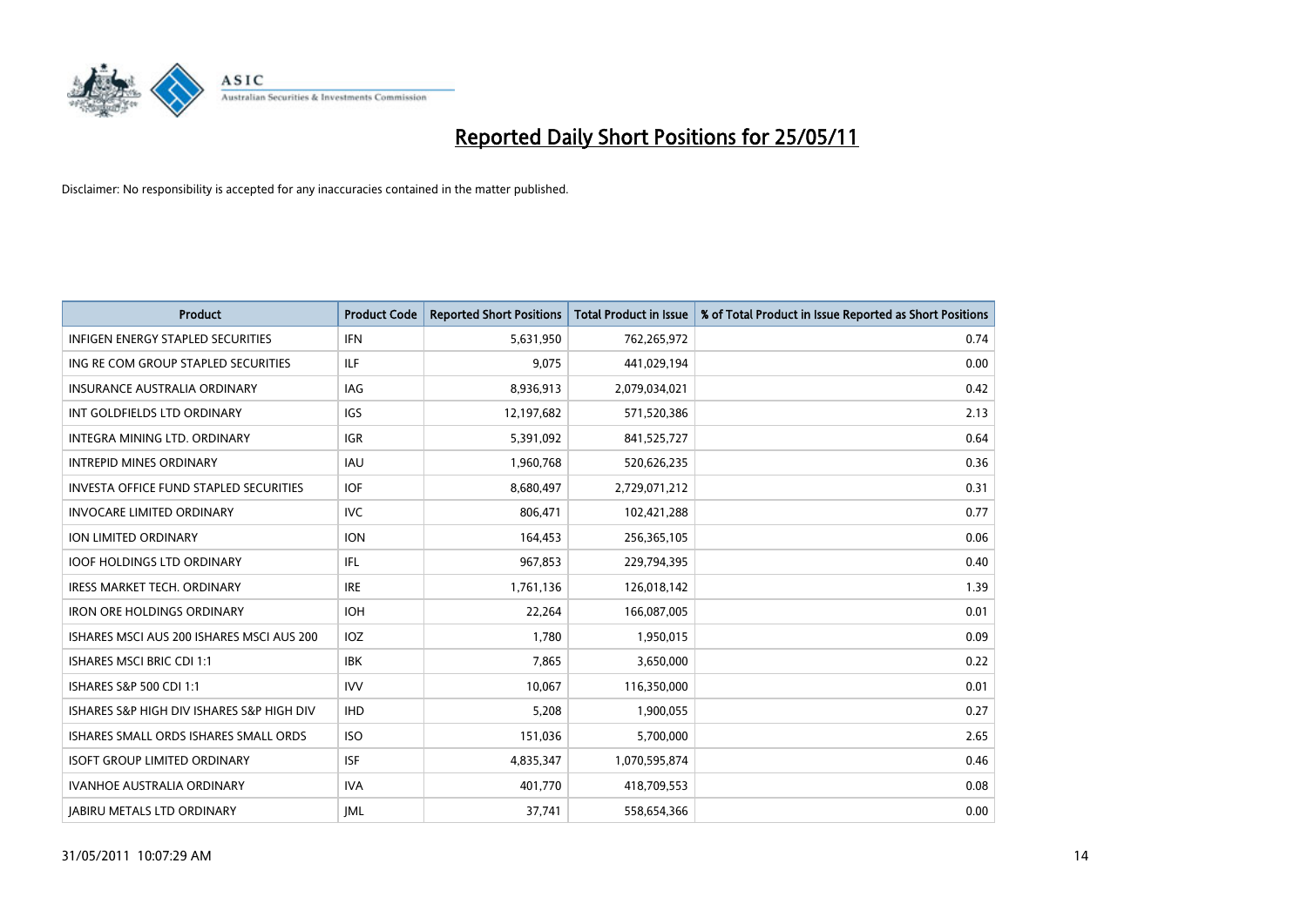

| <b>Product</b>                                  | <b>Product Code</b> | <b>Reported Short Positions</b> | <b>Total Product in Issue</b> | % of Total Product in Issue Reported as Short Positions |
|-------------------------------------------------|---------------------|---------------------------------|-------------------------------|---------------------------------------------------------|
| <b>JAMES HARDIE INDUST CHESS DEPOSITARY INT</b> | <b>JHX</b>          | 16,780,084                      | 436,386,587                   | 3.82                                                    |
| <b>JAMESON RESOURCES ORDINARY</b>               | <b>JAL</b>          | 1,600,000                       | 95,828,865                    | 1.67                                                    |
| <b>JB HI-FI LIMITED ORDINARY</b>                | <b>IBH</b>          | 12,115,407                      | 98,530,763                    | 12.28                                                   |
| <b>JUPITER MINES ORDINARY</b>                   | <b>IMS</b>          | 57,055                          | 1,560,335,037                 | 0.00                                                    |
| <b>KAGARA LTD ORDINARY</b>                      | KZL                 | 10,024,275                      | 708,583,836                   | 1.40                                                    |
| KANGAROO RES LTD ORDINARY                       | <b>KRL</b>          | 600,000                         | 1,129,430,012                 | 0.05                                                    |
| KAROON GAS AUSTRALIA ORDINARY                   | <b>KAR</b>          | 1,106,969                       | 221,420,769                   | 0.49                                                    |
| KASBAH RESOURCES ORDINARY                       | <b>KAS</b>          | 108,602                         | 364,262,596                   | 0.03                                                    |
| KATHMANDU HOLD LTD ORDINARY                     | <b>KMD</b>          | 853,384                         | 200,000,000                   | 0.41                                                    |
| <b>KEYBRIDGE CAPITAL ORDINARY</b>               | <b>KBC</b>          | 5.999                           | 172,070,564                   | 0.00                                                    |
| KIMBERLEY METALS LTD ORDINARY                   | <b>KBL</b>          | 1,820                           | 161,976,319                   | 0.00                                                    |
| KINGSGATE CONSOLID, ORDINARY                    | <b>KCN</b>          | 1,728,340                       | 135,221,250                   | 1.27                                                    |
| KINGSROSE MINING LTD ORDINARY                   | <b>KRM</b>          | 1,015,680                       | 263,132,792                   | 0.38                                                    |
| LEIGHTON HOLDINGS ORDINARY                      | LEI                 | 6,970,227                       | 336,515,596                   | 2.05                                                    |
| LEND LEASE GROUP UNIT/ORD STAPLED               | LLC                 | 3,984,070                       | 570,915,669                   | 0.70                                                    |
| LINC ENERGY LTD ORDINARY                        | <b>LNC</b>          | 6,136,092                       | 503,418,900                   | 1.21                                                    |
| LIQUEFIED NATURAL ORDINARY                      | LNG                 | 267,190                         | 214,249,015                   | 0.12                                                    |
| LYNAS CORPORATION ORDINARY                      | <b>LYC</b>          | 24,339,466                      | 1,702,574,638                 | 1.44                                                    |
| MACARTHUR COAL ORDINARY                         | <b>MCC</b>          | 5,085,278                       | 302,092,343                   | 1.68                                                    |
| <b>MACMAHON HOLDINGS ORDINARY</b>               | <b>MAH</b>          | 9,657,239                       | 733,711,705                   | 1.31                                                    |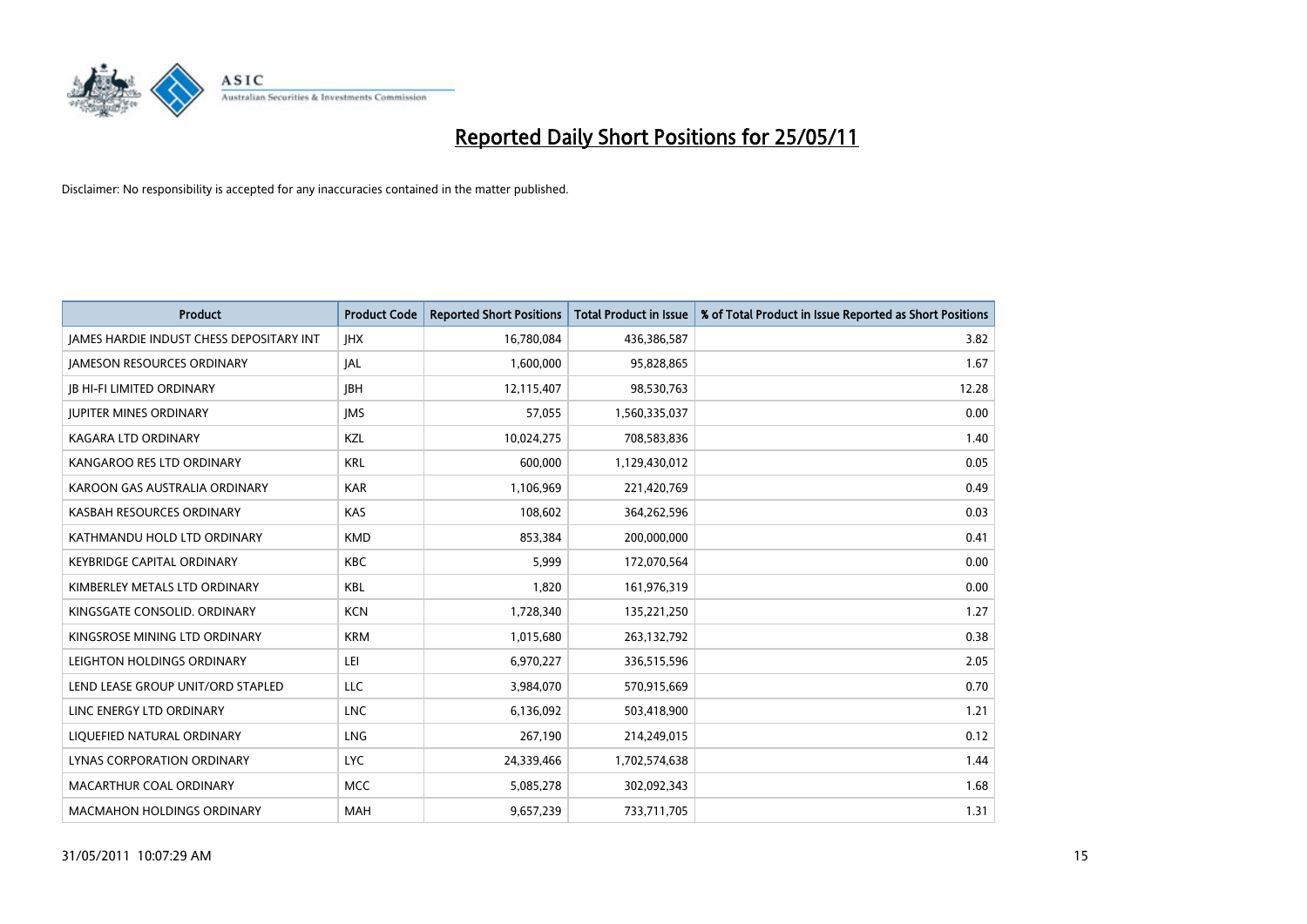

| <b>Product</b>                        | <b>Product Code</b> | <b>Reported Short Positions</b> | <b>Total Product in Issue</b> | % of Total Product in Issue Reported as Short Positions |
|---------------------------------------|---------------------|---------------------------------|-------------------------------|---------------------------------------------------------|
| MACQ ATLAS ROADS GRP ORDINARY STAPLED | <b>MQA</b>          | 5,674,950                       | 452,345,907                   | 1.24                                                    |
| MACQUARIE GROUP LTD ORDINARY          | <b>MOG</b>          | 4,439,336                       | 346,832,785                   | 1.26                                                    |
| MAGMA METALS LTD. ORDINARY            | <b>MMW</b>          | 2,500                           | 267,040,923                   | 0.00                                                    |
| MANTRA RESOURCES ORDINARY             | <b>MRU</b>          | 1,061,676                       | 135,326,194                   | 0.78                                                    |
| MAP GROUP STAPLED US PROHIBIT.        | <b>MAP</b>          | 3,191,078                       | 1,861,210,782                 | 0.16                                                    |
| <b>MARENGO MINING ORDINARY</b>        | <b>MGO</b>          | 216,428                         | 995,068,613                   | 0.02                                                    |
| <b>MATRIX C &amp; E LTD ORDINARY</b>  | <b>MCE</b>          | 52,128                          | 77,081,507                    | 0.06                                                    |
| MCMILLAN SHAKESPEARE ORDINARY         | <b>MMS</b>          | 59,681                          | 68,067,560                    | 0.08                                                    |
| <b>MCPHERSON'S LTD ORDINARY</b>       | <b>MCP</b>          | 216,965                         | 72,401,758                    | 0.30                                                    |
| MEDUSA MINING LTD ORDINARY            | <b>MML</b>          | 1,934,202                       | 188,233,911                   | 1.02                                                    |
| MELBOURNE IT LIMITED ORDINARY         | <b>MLB</b>          | 180,889                         | 80,662,621                    | 0.23                                                    |
| MEO AUSTRALIA LTD ORDINARY            | <b>MEO</b>          | 5,757,084                       | 539,913,260                   | 1.05                                                    |
| MERMAID MARINE ORDINARY               | <b>MRM</b>          | 958,831                         | 215,166,086                   | 0.45                                                    |
| MESOBLAST LIMITED ORDINARY            | <b>MSB</b>          | 1,886,020                       | 279,733,562                   | 0.69                                                    |
| METALS X LIMITED ORDINARY             | <b>MLX</b>          | 326,940                         | 1,365,661,782                 | 0.03                                                    |
| METCASH LIMITED ORDINARY              | <b>MTS</b>          | 19,234,394                      | 768,853,644                   | 2.49                                                    |
| METGASCO LIMITED ORDINARY             | <b>MEL</b>          | 235,435                         | 252,710,972                   | 0.09                                                    |
| METMINCO LIMITED ORDINARY             | <b>MNC</b>          | 5,274,531                       | 1,397,720,365                 | 0.37                                                    |
| MHM METALS LIMITED ORDINARY           | <b>MHM</b>          | 30,683                          | 101,455,410                   | 0.03                                                    |
| MICLYN EXP OFFSHR ORDINARY            | <b>MIO</b>          | 460,996                         | 274,618,684                   | 0.16                                                    |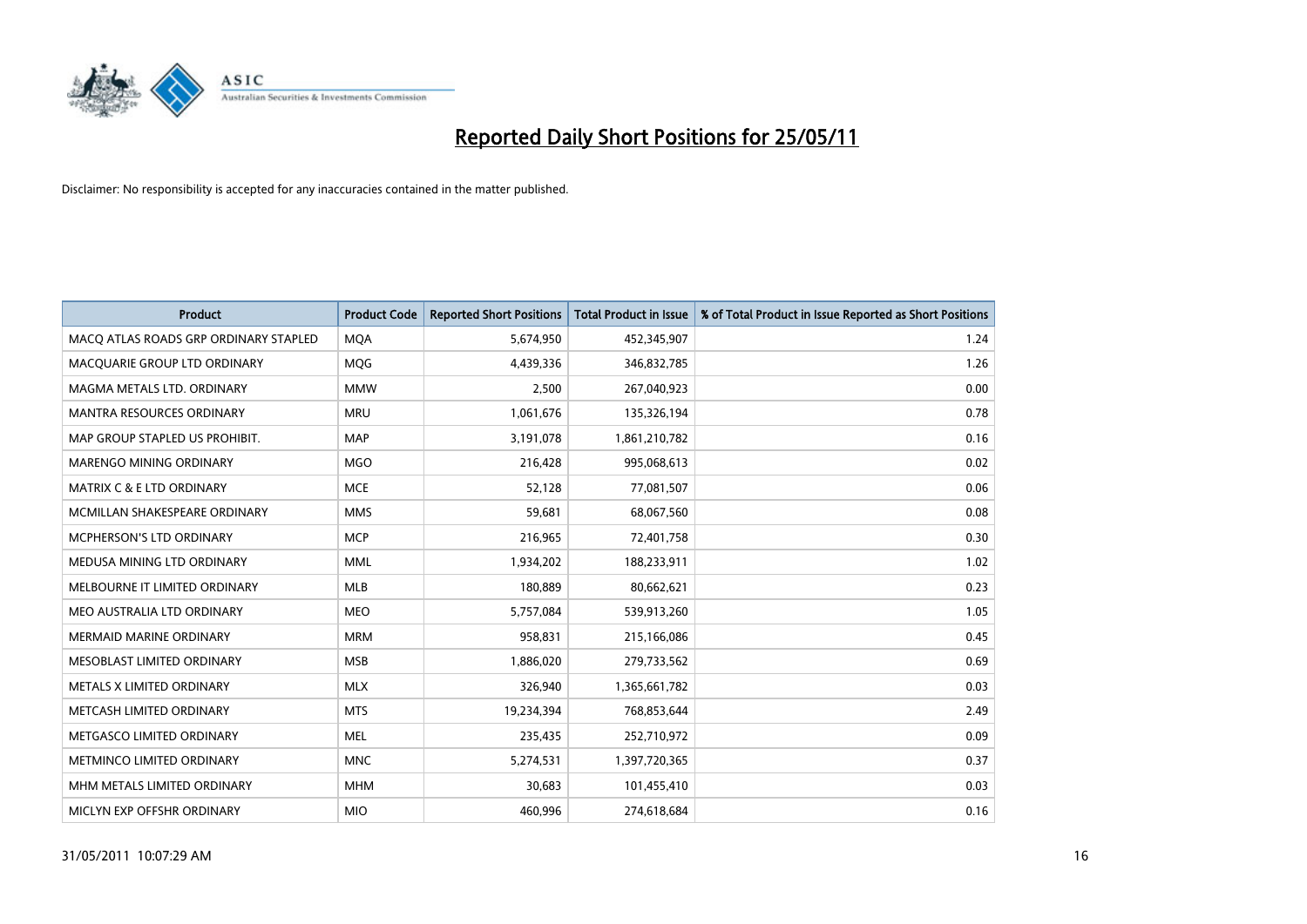

| <b>Product</b>                    | <b>Product Code</b> | <b>Reported Short Positions</b> | <b>Total Product in Issue</b> | % of Total Product in Issue Reported as Short Positions |
|-----------------------------------|---------------------|---------------------------------|-------------------------------|---------------------------------------------------------|
| MINARA RESOURCES ORDINARY         | <b>MRE</b>          | 8,324,464                       | 1,169,424,487                 | 0.71                                                    |
| MINCOR RESOURCES NL ORDINARY      | <b>MCR</b>          | 1,566,889                       | 200,608,804                   | 0.77                                                    |
| MINEMAKERS LIMITED ORDINARY       | <b>MAK</b>          | 71,627                          | 227,003,950                   | 0.03                                                    |
| MINERAL DEPOSITS ORDINARY         | <b>MDL</b>          | 319,278                         | 60,768,582                    | 0.51                                                    |
| MINERAL RESOURCES, ORDINARY       | <b>MIN</b>          | 743,852                         | 169,143,017                   | 0.44                                                    |
| MIRABELA NICKEL LTD ORDINARY      | <b>MBN</b>          | 10,174,022                      | 491,561,237                   | 2.07                                                    |
| MIRVAC GROUP STAPLED SECURITIES   | <b>MGR</b>          | 29,501,667                      | 3,416,924,188                 | 0.83                                                    |
| MISSION NEWENERGY ORDINARY        | <b>MBT</b>          | 34                              | 8,512,179                     | 0.00                                                    |
| MOLOPO ENERGY LTD ORDINARY        | <b>MPO</b>          | 2,086,566                       | 250,972,584                   | 0.82                                                    |
| MOLY MINES LIMITED ORDINARY       | <b>MOL</b>          | 7.647                           | 365,893,989                   | 0.00                                                    |
| MONADELPHOUS GROUP ORDINARY       | <b>MND</b>          | 425,773                         | 87,576,827                    | 0.49                                                    |
| <b>MOUNT GIBSON IRON ORDINARY</b> | <b>MGX</b>          | 6,124,451                       | 1,082,570,693                 | 0.53                                                    |
| MSF SUGAR LIMITED ORDINARY        | <b>MSF</b>          | 19.727                          | 69,165,378                    | 0.03                                                    |
| MULTIPLEX SITES SITES             | <b>MXUPA</b>        | 191                             | 4,500,000                     | 0.00                                                    |
| MURCHISON METALS LTD ORDINARY     | <b>MMX</b>          | 14,938,468                      | 435,884,268                   | 3.44                                                    |
| MYER HOLDINGS LTD ORDINARY        | <b>MYR</b>          | 8,810,834                       | 582,947,884                   | 1.48                                                    |
| <b>MYSTATE LIMITED ORDINARY</b>   | <b>MYS</b>          | 1,400                           | 67,439,158                    | 0.00                                                    |
| NATIONAL AUST, BANK ORDINARY      | <b>NAB</b>          | 15,834,912                      | 2,169,658,383                 | 0.71                                                    |
| NATURAL FUEL LIMITED ORDINARY     | <b>NFL</b>          | $\mathbf{1}$                    | 721,912                       | 0.00                                                    |
| NAVITAS LIMITED ORDINARY          | <b>NVT</b>          | 2,603,272                       | 369,358,564                   | 0.70                                                    |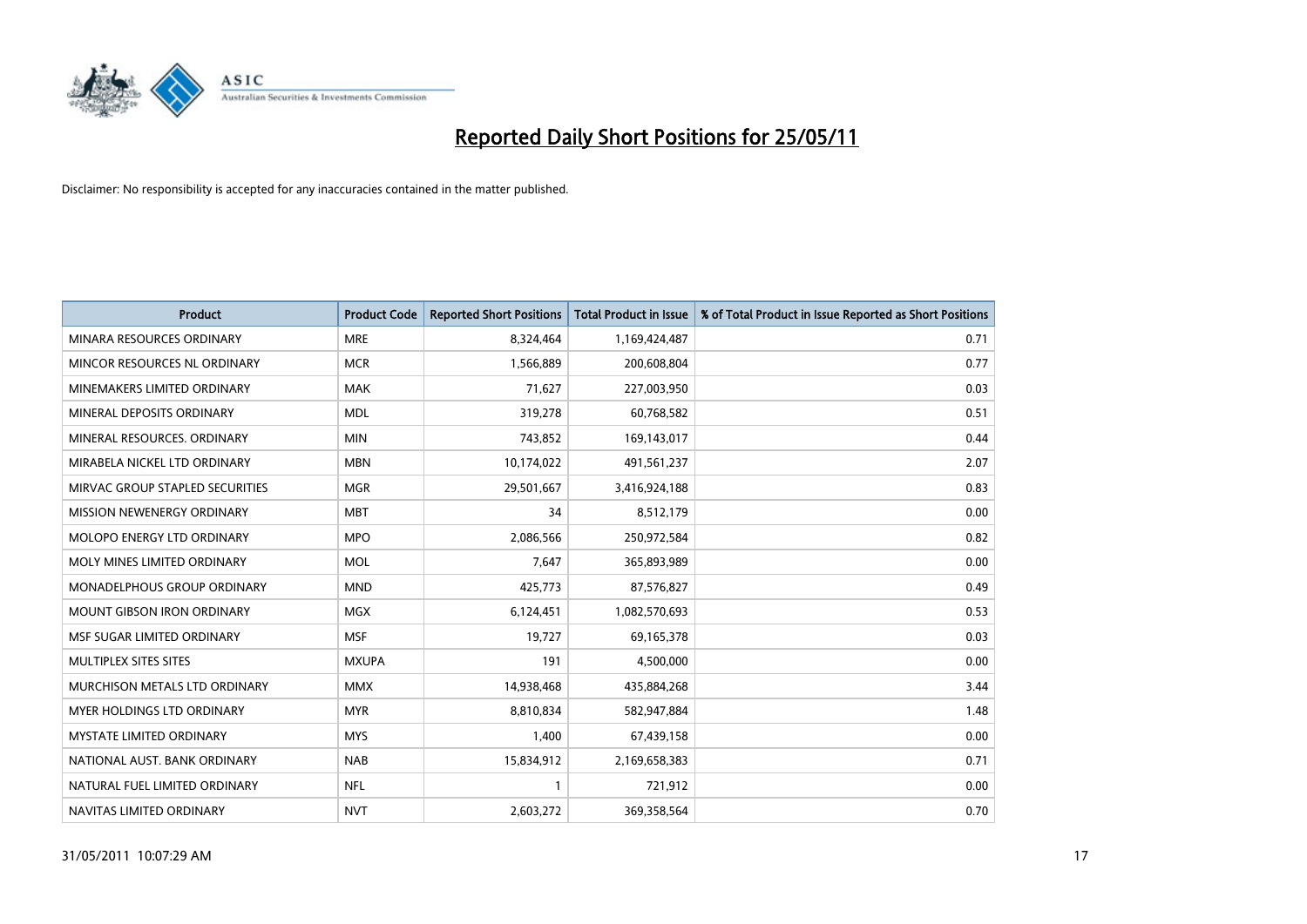

| <b>Product</b>                        | <b>Product Code</b> | <b>Reported Short Positions</b> | <b>Total Product in Issue</b> | % of Total Product in Issue Reported as Short Positions |
|---------------------------------------|---------------------|---------------------------------|-------------------------------|---------------------------------------------------------|
| NEPTUNE MARINE ORDINARY               | <b>NMS</b>          | 709,520                         | 1,747,612,299                 | 0.04                                                    |
| NEW HOPE CORPORATION ORDINARY         | <b>NHC</b>          | 841,524                         | 830,230,549                   | 0.09                                                    |
| NEWCREST MINING ORDINARY              | <b>NCM</b>          | 2,860,369                       | 765,407,334                   | 0.35                                                    |
| NEWS CORP A NON-VOTING CDI            | <b>NWSLV</b>        | 584,812                         | 1,829,772,574                 | 0.03                                                    |
| NEWS CORP B VOTING CDI                | <b>NWS</b>          | 2,376,717                       | 798,520,953                   | 0.28                                                    |
| NEXBIS LIMITED ORDINARY               | <b>NBS</b>          | 63,733                          | 798,356,704                   | 0.01                                                    |
| NEXUS ENERGY LIMITED ORDINARY         | <b>NXS</b>          | 27,916,825                      | 1,326,337,066                 | 2.09                                                    |
| NIB HOLDINGS LIMITED ORDINARY         | <b>NHF</b>          | 136,504                         | 466,765,752                   | 0.03                                                    |
| NICK SCALI LIMITED ORDINARY           | <b>NCK</b>          | 35,846                          | 81,000,000                    | 0.04                                                    |
| NIDO PETROLEUM ORDINARY               | <b>NDO</b>          | 263,563                         | 1,373,822,119                 | 0.01                                                    |
| NKWE PLATINUM 10C US COMMON           | <b>NKP</b>          | 201,266                         | 559,651,184                   | 0.04                                                    |
| NOBLE MINERAL RES ORDINARY            | <b>NMG</b>          | 2,086,689                       | 384,039,256                   | 0.53                                                    |
| NORTHERN CREST ORDINARY               | <b>NOC</b>          | 24,345                          | 133,484,723                   | 0.02                                                    |
| NORTHERN IRON LTD ORDINARY            | <b>NFE</b>          | 1,138,772                       | 336,084,863                   | 0.33                                                    |
| NRW HOLDINGS LIMITED ORDINARY         | <b>NWH</b>          | 480,749                         | 276,770,445                   | 0.17                                                    |
| NUCOAL RESOURCES NL ORDINARY          | <b>NCR</b>          | 3,482                           | 437,193,340                   | 0.00                                                    |
| NUFARM LIMITED ORDINARY               | <b>NUF</b>          | 5,745,754                       | 261,833,005                   | 2.18                                                    |
| OAKTON LIMITED ORDINARY               | <b>OKN</b>          | 697,901                         | 93,800,235                    | 0.75                                                    |
| OCEANAGOLD CORP. CHESS DEPOSITARY INT | <b>OGC</b>          | 1,355,670                       | 262,550,386                   | 0.51                                                    |
| OCEANIA CAPITAL LTD ORDINARY          | <b>OCP</b>          | 2,500                           | 91,921,295                    | 0.00                                                    |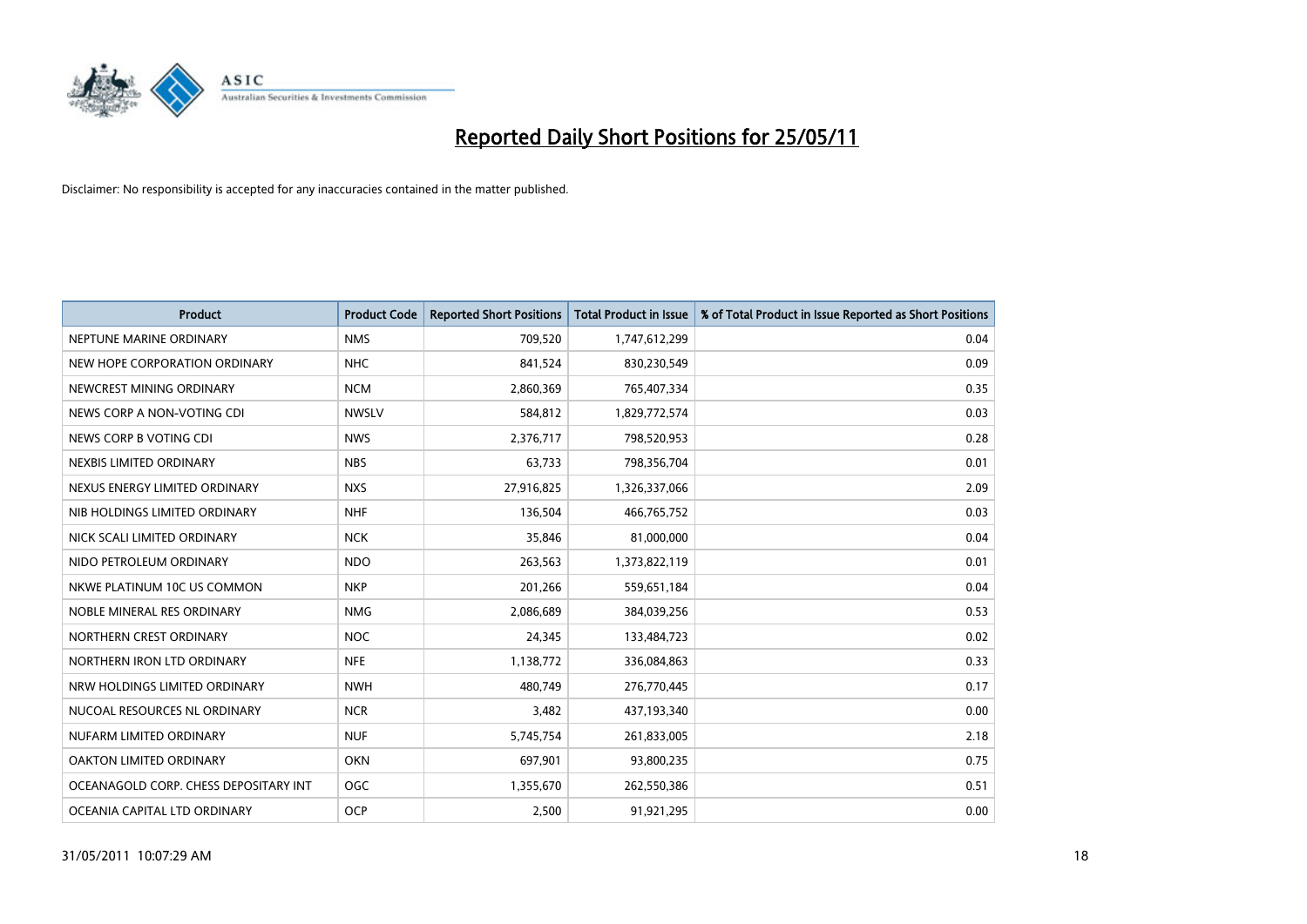

| <b>Product</b>                      | <b>Product Code</b> | <b>Reported Short Positions</b> | Total Product in Issue | % of Total Product in Issue Reported as Short Positions |
|-------------------------------------|---------------------|---------------------------------|------------------------|---------------------------------------------------------|
| OIL SEARCH LTD ORDINARY             | OSH                 | 12,824,310                      | 1,320,648,378          | 0.97                                                    |
| OILEX LTD ORDINARY                  | OEX                 | 63,746                          | 253,274,885            | 0.03                                                    |
| OM HOLDINGS LIMITED ORDINARY        | <b>OMH</b>          | 7,994,313                       | 504,105,150            | 1.59                                                    |
| ONESTEEL LIMITED ORDINARY           | OST                 | 17,564,683                      | 1,338,106,652          | 1.31                                                    |
| ORICA LIMITED ORDINARY              | ORI                 | 2,299,703                       | 363,223,767            | 0.62                                                    |
| ORIGIN ENERGY ORDINARY              | <b>ORG</b>          | 2,196,361                       | 1,064,379,759          | 0.20                                                    |
| OROCOBRE LIMITED ORDINARY           | <b>ORE</b>          | 79,910                          | 102,813,894            | 0.07                                                    |
| OROTONGROUP LIMITED ORDINARY        | ORL                 | 19,870                          | 40,880,902             | 0.04                                                    |
| OTTO ENERGY LIMITED ORDINARY        | OEL                 | 109,204                         | 1,134,540,071          | 0.01                                                    |
| OZ MINERALS ORDINARY                | OZL                 | 23,798,887                      | 3,238,546,504          | 0.71                                                    |
| <b>PACIFIC BRANDS ORDINARY</b>      | <b>PBG</b>          | 8,248,507                       | 931,386,248            | 0.88                                                    |
| PALADIN ENERGY LTD ORDINARY         | PDN                 | 16,618,396                      | 777,698,217            | 2.15                                                    |
| PANAUST LIMITED DEFERRED SETTLEMENT | <b>PNADA</b>        | 3,533,634                       | 593,001,686            | 0.59                                                    |
| PANORAMIC RESOURCES ORDINARY        | PAN                 | 1,402,195                       | 207,050,710            | 0.67                                                    |
| PAPERLINX LIMITED ORDINARY          | <b>PPX</b>          | 18,281,701                      | 603,580,761            | 3.03                                                    |
| PAPILLON RES LTD ORDINARY           | <b>PIR</b>          | 509,190                         | 190,812,855            | 0.26                                                    |
| PATTIES FOODS LTD ORDINARY          | PFL                 |                                 | 138,989,223            | 0.00                                                    |
| PEET LIMITED ORDINARY               | <b>PPC</b>          | 95,412                          | 303,854,244            | 0.03                                                    |
| PENINSULA ENERGY LTD ORDINARY       | <b>PEN</b>          | 474,296                         | 2,089,215,700          | 0.02                                                    |
| PERILYA LIMITED ORDINARY            | PEM                 | 596,316                         | 526,075,563            | 0.12                                                    |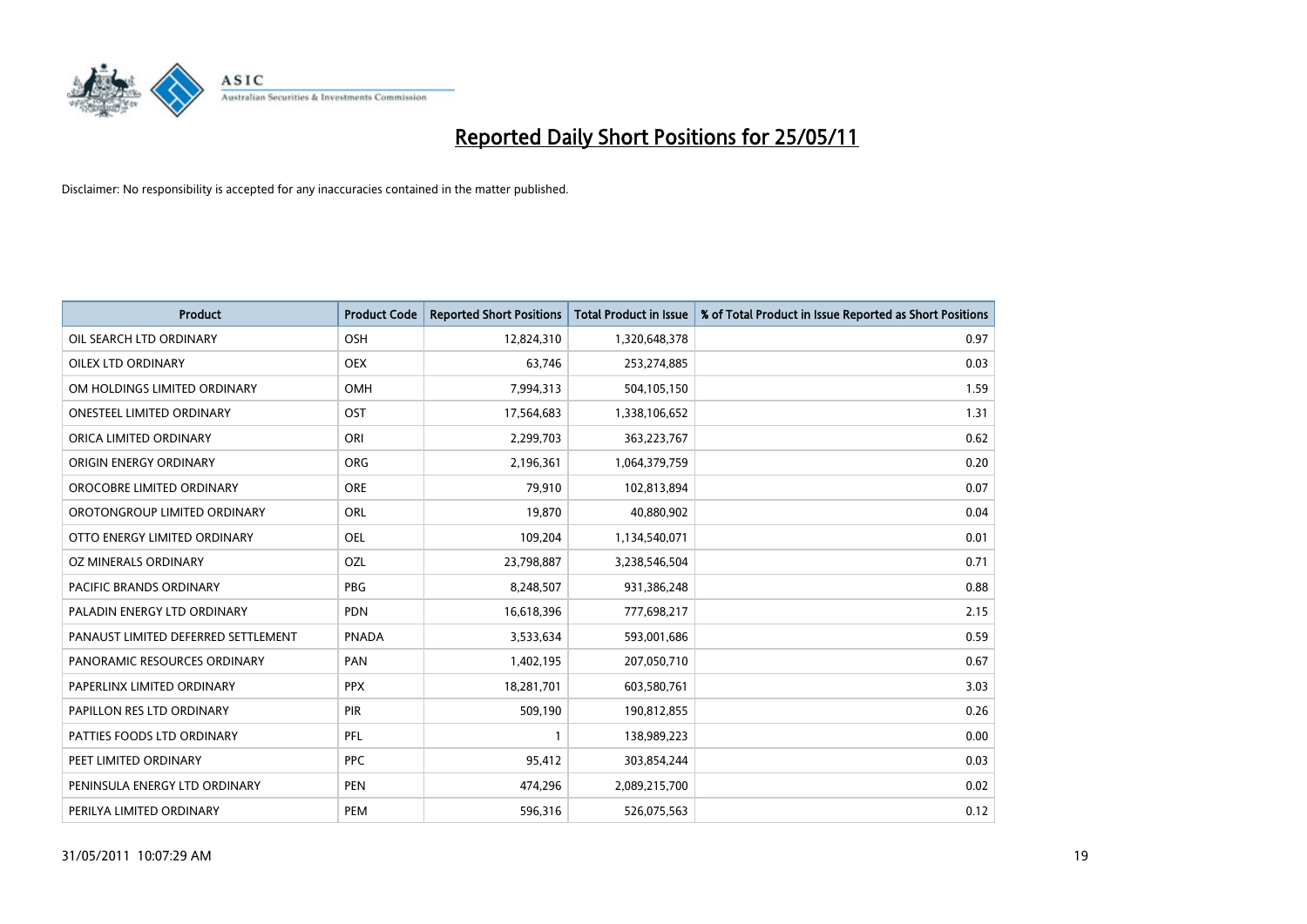

| <b>Product</b>                       | <b>Product Code</b> | <b>Reported Short Positions</b> | <b>Total Product in Issue</b> | % of Total Product in Issue Reported as Short Positions |
|--------------------------------------|---------------------|---------------------------------|-------------------------------|---------------------------------------------------------|
| PERPETUAL LIMITED ORDINARY           | PPT                 | 2,468,677                       | 44,669,352                    | 5.54                                                    |
| PERSEUS MINING LTD ORDINARY          | PRU                 | 5,170,923                       | 425,017,088                   | 1.23                                                    |
| PETSEC ENERGY ORDINARY               | <b>PSA</b>          | 223,332                         | 231,283,622                   | 0.10                                                    |
| PHARMAXIS LTD ORDINARY               | <b>PXS</b>          | 912,002                         | 228,290,309                   | 0.39                                                    |
| PHOTON GROUP LTD ORDINARY            | PGA                 | 250,510                         | 1,540,886,866                 | 0.02                                                    |
| PLATINUM ASSET ORDINARY              | <b>PTM</b>          | 6,837,796                       | 561,347,878                   | 1.20                                                    |
| PLATINUM AUSTRALIA ORDINARY          | PLA                 | 5,396,393                       | 392,430,039                   | 1.38                                                    |
| PLATINUM CAPITAL LTD ORDINARY        | <b>PMC</b>          |                                 | 164,959,410                   | 0.00                                                    |
| PLUTON RESOURCES ORDINARY            | <b>PLV</b>          | 25,200                          | 187,026,448                   | 0.01                                                    |
| PMP LIMITED ORDINARY                 | <b>PMP</b>          | 74,487                          | 330,794,300                   | 0.02                                                    |
| PORT BOUVARD LIMITED ORDINARY        | PBD                 | 6,754                           | 593,868,295                   | 0.00                                                    |
| PRANA BIOTECHNOLOGY ORDINARY         | PBT                 | 744,040                         | 269,292,203                   | 0.28                                                    |
| PREMIER INVESTMENTS ORDINARY         | <b>PMV</b>          | 788,168                         | 155,062,831                   | 0.50                                                    |
| PRIMA BIOMED LTD ORDINARY            | <b>PRR</b>          | 58,032                          | 814,564,746                   | 0.01                                                    |
| PRIMARY HEALTH CARE ORDINARY         | <b>PRY</b>          | 9,339,759                       | 497,409,803                   | 1.88                                                    |
| PRIME INFR GROUP. STAPLED SECURITIES | PIH                 | 308,735                         | 351,776,795                   | 0.09                                                    |
| PRIME MEDIA GRP LTD ORDINARY         | <b>PRT</b>          | 17,125                          | 366,330,303                   | 0.00                                                    |
| PROGEN PHARMACEUTIC ORDINARY         | PGL                 | 151,596                         | 24,709,097                    | 0.61                                                    |
| PROGRAMMED ORDINARY                  | <b>PRG</b>          | 384,082                         | 118,169,908                   | 0.32                                                    |
| PSIVIDA CORP CDI 1:1                 | <b>PVA</b>          | 6,878                           | 8,891,730                     | 0.08                                                    |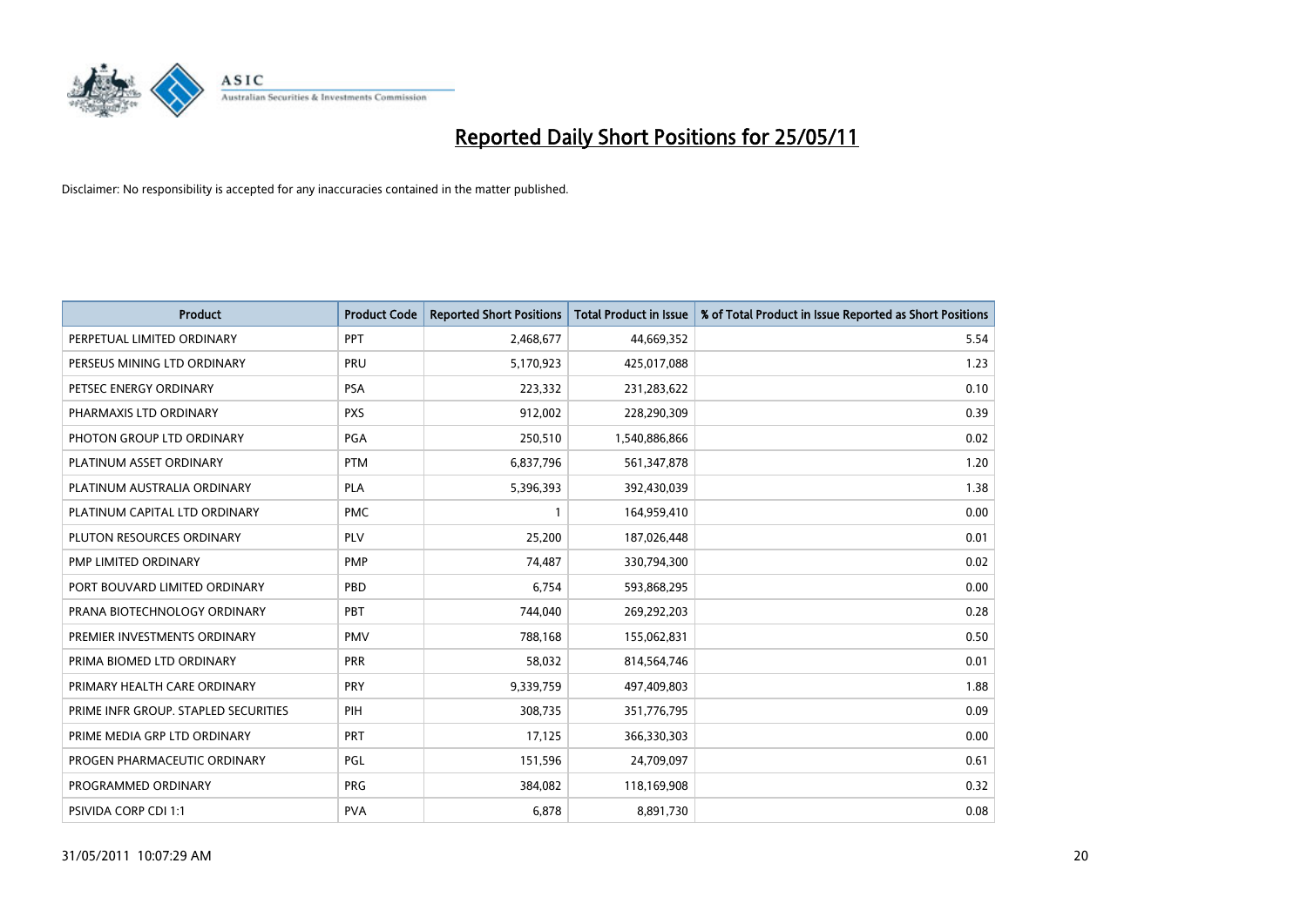

| <b>Product</b>                       | <b>Product Code</b> | <b>Reported Short Positions</b> | Total Product in Issue | % of Total Product in Issue Reported as Short Positions |
|--------------------------------------|---------------------|---------------------------------|------------------------|---------------------------------------------------------|
| <b>QANTAS AIRWAYS ORDINARY</b>       | QAN                 | 37,230,711                      | 2,265,123,620          | 1.63                                                    |
| <b>OBE INSURANCE GROUP ORDINARY</b>  | OBE                 | 16,755,291                      | 1,092,653,182          | 1.51                                                    |
| OR NATIONAL LIMITED ORDINARY         | <b>ORN</b>          | 13,336,746                      | 2,440,000,000          | 0.56                                                    |
| ORXPHARMA LTD ORDINARY               | <b>ORX</b>          | 80,059                          | 125,824,127            | 0.07                                                    |
| <b>QUBE LOGISTICS ORDINARY UNITS</b> | <b>QUB</b>          | 18,354,810                      | 610,839,329            | 3.00                                                    |
| RAMELIUS RESOURCES ORDINARY          | <b>RMS</b>          | 247,104                         | 291,767,215            | 0.07                                                    |
| RAMSAY HEALTH CARE ORDINARY          | <b>RHC</b>          | 1,735,794                       | 202,081,252            | 0.85                                                    |
| RANGE RESOURCES LTD ORDINARY         | <b>RRS</b>          | 257,557                         | 1,447,850,695          | 0.02                                                    |
| <b>RCR TOMLINSON ORDINARY</b>        | <b>RCR</b>          | 64,314                          | 131,897,672            | 0.05                                                    |
| <b>REA GROUP ORDINARY</b>            | <b>REA</b>          | 67,855                          | 130,401,680            | 0.04                                                    |
| RECKON LIMITED ORDINARY              | <b>RKN</b>          | $\overline{2}$                  | 133,384,060            | 0.00                                                    |
| <b>RED FORK ENERGY ORDINARY</b>      | <b>RFE</b>          | 16,730                          | 269,769,853            | 0.00                                                    |
| REDBANK ENERGY LTD ORDINARY          | <b>AEI</b>          | 2,066                           | 786,287                | 0.26                                                    |
| <b>REED RESOURCES LTD ORDINARY</b>   | <b>RDR</b>          | 411,276                         | 262,237,201            | 0.15                                                    |
| <b>REGIS RESOURCES ORDINARY</b>      | <b>RRL</b>          | 2,479,375                       | 431,233,086            | 0.57                                                    |
| RESMED INC CDI 10:1                  | <b>RMD</b>          | 13,718,307                      | 1,545,678,330          | 0.86                                                    |
| <b>RESOLUTE MINING ORDINARY</b>      | <b>RSG</b>          | 5,999,778                       | 467,618,520            | 1.27                                                    |
| RESOURCE GENERATION ORDINARY         | <b>RES</b>          | 258,311                         | 250,700,530            | 0.10                                                    |
| REVERSE CORP LIMITED ORDINARY        | <b>REF</b>          | 25,141                          | 92,382,175             | 0.03                                                    |
| REX MINERALS LIMITED ORDINARY        | <b>RXM</b>          | 398,340                         | 152,438,879            | 0.25                                                    |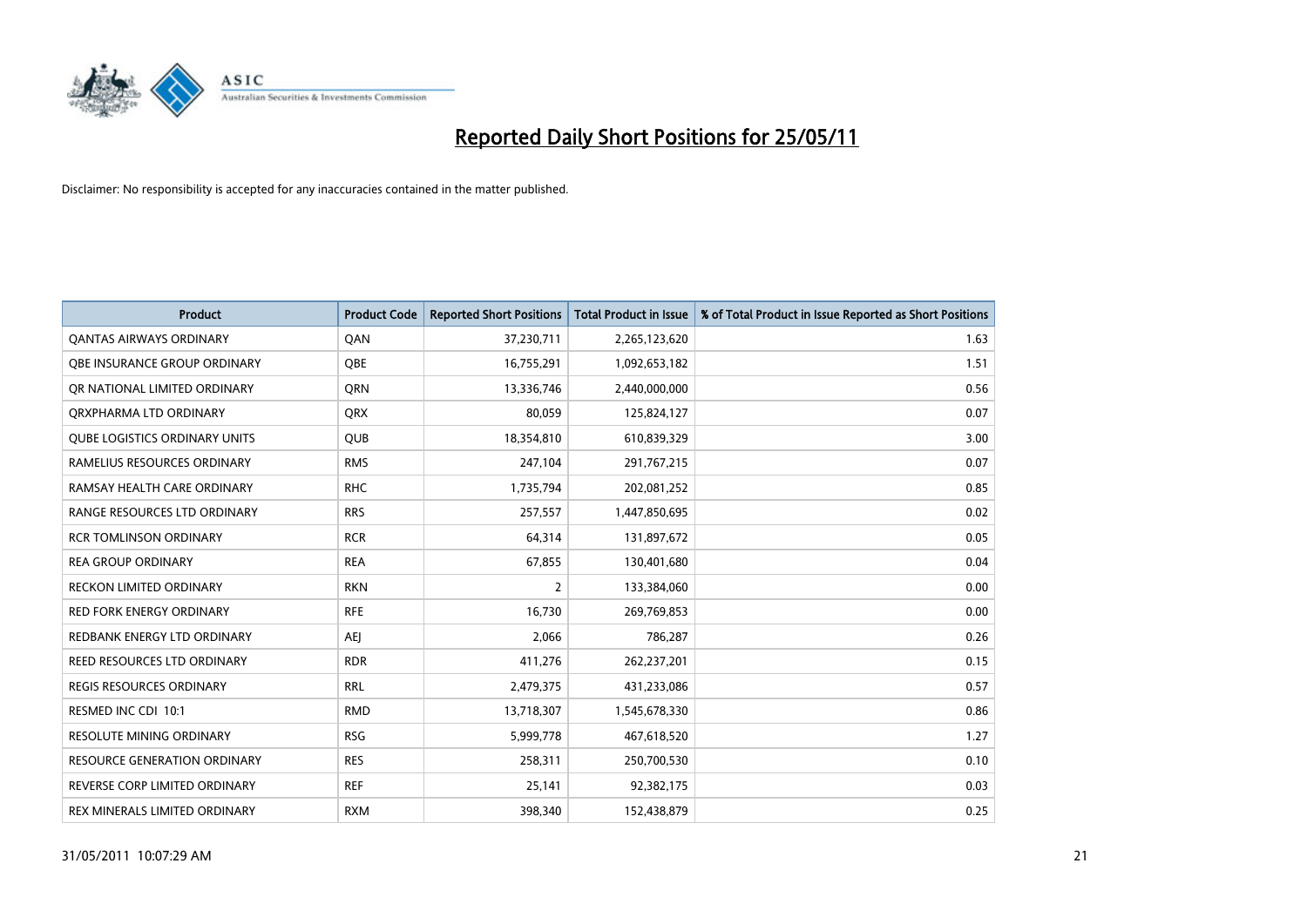

| <b>Product</b>                   | <b>Product Code</b> | <b>Reported Short Positions</b> | Total Product in Issue | % of Total Product in Issue Reported as Short Positions |
|----------------------------------|---------------------|---------------------------------|------------------------|---------------------------------------------------------|
| <b>RHG LIMITED ORDINARY</b>      | <b>RHG</b>          | 413,152                         | 318,745,978            | 0.12                                                    |
| RIDLEY CORPORATION ORDINARY      | <b>RIC</b>          | 687,686                         | 307,817,071            | 0.23                                                    |
| RIO TINTO LIMITED ORDINARY       | <b>RIO</b>          | 14,068,907                      | 435,758,720            | 3.19                                                    |
| RIVERCITY MOTORWAY STAPLED       | <b>RCY</b>          | 132,000                         | 957,010,115            | 0.01                                                    |
| RIVERSDALE MINING ORDINARY       | <b>RIV</b>          | 11,356                          | 244,431,186            | 0.00                                                    |
| <b>ROBUST RESOURCES ORDINARY</b> | <b>ROL</b>          | 1,122,132                       | 84,944,097             | 1.32                                                    |
| ROC OIL COMPANY ORDINARY         | <b>ROC</b>          | 8,610,342                       | 713,154,560            | 1.19                                                    |
| ROCKLANDS RICH. LTD ORDINARY     | <b>RCI</b>          | 100,000                         | 360,203,917            | 0.03                                                    |
| SAI GLOBAL LIMITED ORDINARY      | SAI                 | 225,629                         | 199,552,155            | 0.10                                                    |
| SALMAT LIMITED ORDINARY          | <b>SLM</b>          | 262,144                         | 159,775,299            | 0.16                                                    |
| SAMSON OIL & GAS LTD ORDINARY    | SSN                 | 2,709,220                       | 1,727,586,909          | 0.16                                                    |
| SANDFIRE RESOURCES ORDINARY      | <b>SFR</b>          | 2,707,519                       | 148,384,969            | 1.82                                                    |
| <b>SANTOS LTD ORDINARY</b>       | <b>STO</b>          | 5,098,144                       | 877,955,664            | 0.59                                                    |
| SARACEN MINERAL ORDINARY         | SAR                 | 208,933                         | 492,151,415            | 0.03                                                    |
| SEDGMAN LIMITED ORDINARY         | <b>SDM</b>          | 422,735                         | 209,752,689            | 0.19                                                    |
| SEEK LIMITED ORDINARY            | <b>SEK</b>          | 8,562,250                       | 336,584,488            | 2.54                                                    |
| SELECT HARVESTS ORDINARY         | SHV                 | 66,476                          | 56,226,960             | 0.12                                                    |
| SENETAS CORPORATION ORDINARY     | <b>SEN</b>          | 756,999                         | 463,105,195            | 0.16                                                    |
| SENEX ENERGY LIMITED ORDINARY    | SXY                 | 58,965                          | 756,747,445            | 0.01                                                    |
| SERVCORP LIMITED ORDINARY        | SRV                 | 70,530                          | 98,440,807             | 0.07                                                    |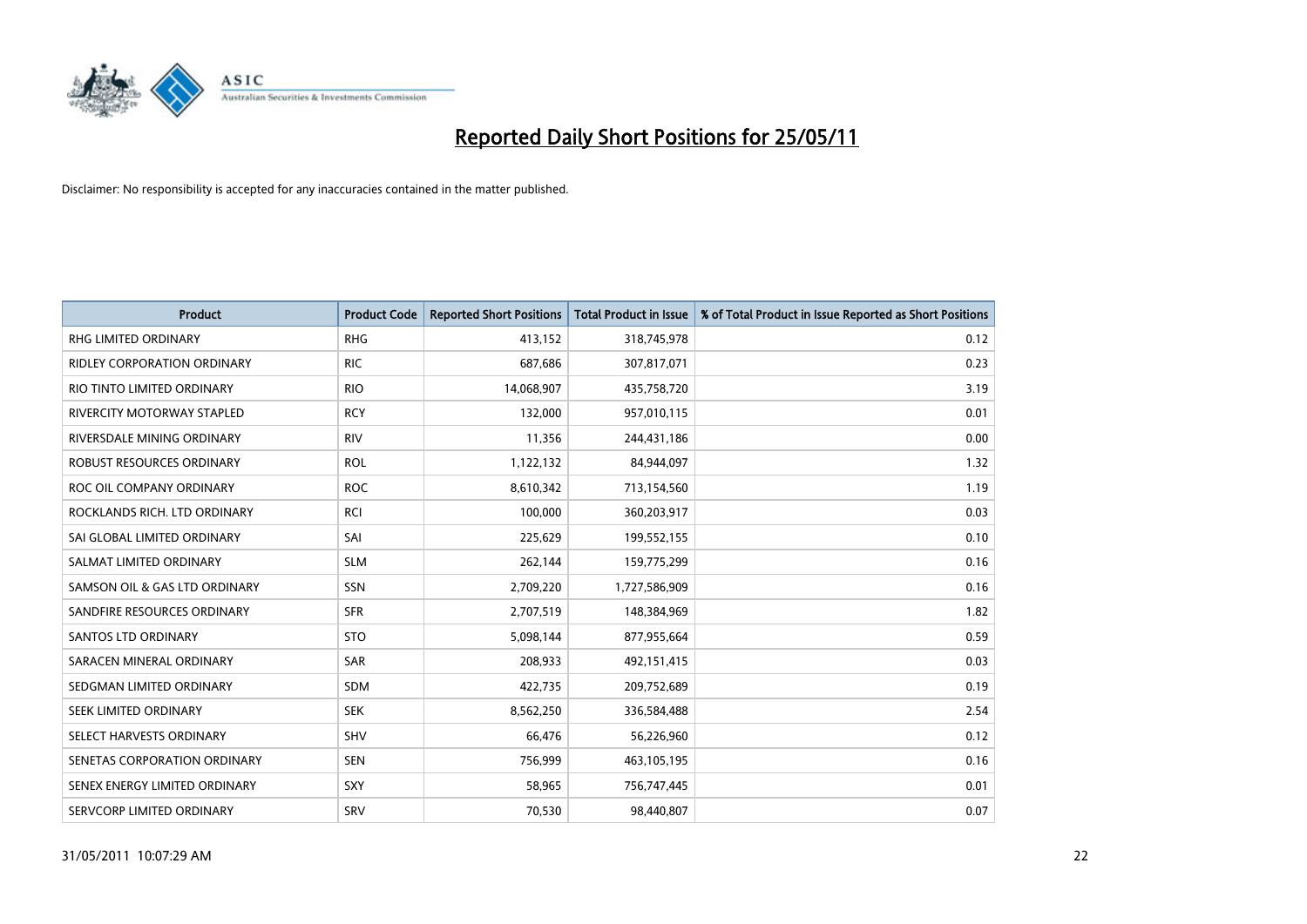

| <b>Product</b>                           | <b>Product Code</b> | <b>Reported Short Positions</b> | <b>Total Product in Issue</b> | % of Total Product in Issue Reported as Short Positions |
|------------------------------------------|---------------------|---------------------------------|-------------------------------|---------------------------------------------------------|
| SERVICE STREAM ORDINARY                  | <b>SSM</b>          | 371,541                         | 283,418,867                   | 0.13                                                    |
| SEVEN GROUP HOLDINGS ORDINARY            | <b>SVW</b>          | 1,321,273                       | 306,410,281                   | 0.40                                                    |
| SEVEN WEST MEDIA LTD ORDINARY            | <b>SWM</b>          | 4,691,080                       | 610,327,899                   | 0.76                                                    |
| SIGMA PHARMACEUTICAL ORDINARY            | SIP                 | 16,135,676                      | 1,178,626,572                 | 1.37                                                    |
| SIGNATURE METALS LTD ORDINARY            | <b>SBL</b>          | 383.956                         | 2,351,804,534                 | 0.02                                                    |
| SIHAYO GOLD LIMITED ORDINARY             | <b>SIH</b>          | 141,395                         | 693,986,646                   | 0.02                                                    |
| SILEX SYSTEMS ORDINARY                   | <b>SLX</b>          | 276,595                         | 170,133,997                   | 0.15                                                    |
| SILVER LAKE RESOURCE ORDINARY            | <b>SLR</b>          | 107,985                         | 178,882,838                   | 0.06                                                    |
| SIMS METAL MGMT LTD ORDINARY             | SGM                 | 2,857,882                       | 205,393,914                   | 1.41                                                    |
| SINGAPORE TELECOMM. CHESS DEPOSITARY INT | SGT                 | 5,370,607                       | 234,092,504                   | 2.30                                                    |
| SKILLED GROUP LTD ORDINARY               | <b>SKE</b>          | 50,582                          | 233,089,776                   | 0.02                                                    |
| <b>SKY NETWORK ORDINARY</b>              | <b>SKT</b>          | 50,000                          | 389,139,785                   | 0.01                                                    |
| SMS MANAGEMENT, ORDINARY                 | <b>SMX</b>          | 279,980                         | 67,661,358                    | 0.41                                                    |
| SONIC HEALTHCARE ORDINARY                | <b>SHL</b>          | 5,157,016                       | 388,429,875                   | 1.31                                                    |
| SOUL PATTINSON (W.H) ORDINARY            | SOL                 | 45,630                          | 238,640,580                   | 0.01                                                    |
| SOUTH BOULDER MINES ORDINARY             | <b>STB</b>          | 11,831                          | 86,115,688                    | 0.01                                                    |
| SP AUSNET STAPLED SECURITIES             | SPN                 | 4,789,156                       | 2,795,115,439                 | 0.15                                                    |
| SPARK INFRASTRUCTURE STAPLED NOTE & UNIT | SKI                 | 19,891,737                      | 1,326,734,264                 | 1.47                                                    |
| SPDR 200 FUND ETF UNITS                  | <b>STW</b>          | 8                               | 50,339,159                    | 0.00                                                    |
| SPECIALTY FASHION ORDINARY               | <b>SFH</b>          | 573,411                         | 191,686,122                   | 0.30                                                    |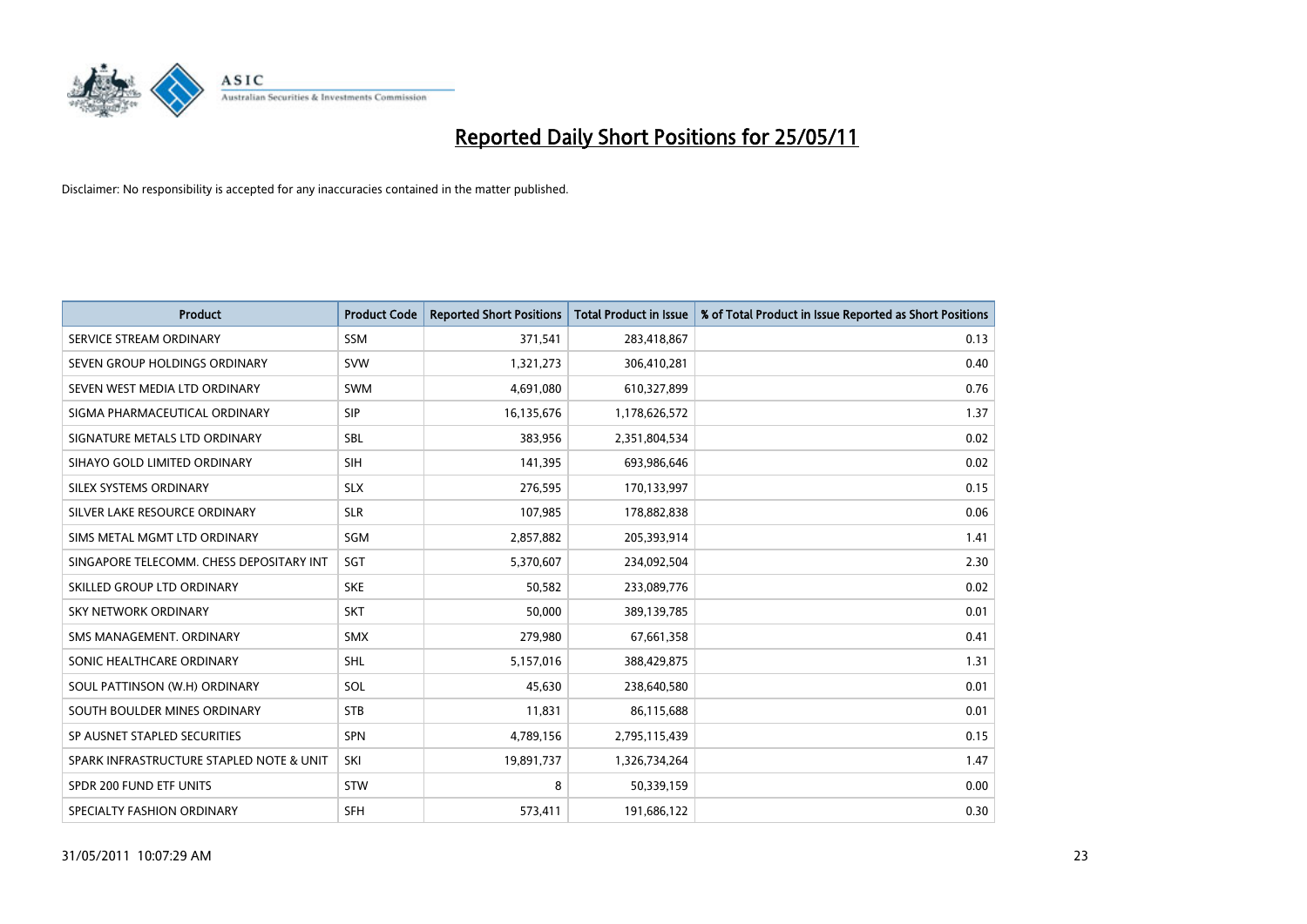

| <b>Product</b>                     | <b>Product Code</b> | <b>Reported Short Positions</b> | Total Product in Issue | % of Total Product in Issue Reported as Short Positions |
|------------------------------------|---------------------|---------------------------------|------------------------|---------------------------------------------------------|
| SPOTLESS GROUP LTD ORDINARY        | SPT                 | 2,317,365                       | 262,766,725            | 0.88                                                    |
| ST BARBARA LIMITED ORDINARY        | <b>SBM</b>          | 5,159,630                       | 325,615,389            | 1.57                                                    |
| STAGING CONNECTIONS ORDINARY       | <b>STG</b>          | 2,917,189                       | 78,317,726             | 3.72                                                    |
| STANMORE COAL LTD ORDINARY         | <b>SMR</b>          | 75,441                          | 88,270,738             | 0.08                                                    |
| STARPHARMA HOLDINGS ORDINARY       | SPL                 | 265,252                         | 247,560,721            | 0.11                                                    |
| STH AMERICAN COR LTD ORDINARY      | SAY                 | 9,200                           | 245,846,493            | 0.00                                                    |
| STH CRS ELECT ENGNR ORDINARY       | <b>SXE</b>          | 72,392                          | 142,678,939            | 0.05                                                    |
| STHN CROSS MEDIA ORDINARY          | SXL                 | 3,173,813                       | 704,775,484            | 0.44                                                    |
| STOCKLAND UNITS/ORD STAPLED        | SGP                 | 9,705,634                       | 2,383,036,717          | 0.41                                                    |
| STRAITS RES LTD. ORDINARY          | SRO                 | 7,754,805                       | 324,655,749            | 2.38                                                    |
| <b>STW COMMUNICATIONS ORDINARY</b> | SGN                 | 431,505                         | 364,310,964            | 0.12                                                    |
| SUNCORP GROUP LTD ORDINARY         | <b>SUN</b>          | 9,284,252                       | 1,286,600,980          | 0.71                                                    |
| SUNDANCE ENERGY ORDINARY           | <b>SEA</b>          | 47,469                          | 276,709,585            | 0.02                                                    |
| SUNDANCE RESOURCES ORDINARY        | <b>SDL</b>          | 10,998,002                      | 2,870,657,169          | 0.37                                                    |
| SUNLAND GROUP LTD ORDINARY         | <b>SDG</b>          | 330,935                         | 224,881,794            | 0.14                                                    |
| SUPER RET REP LTD ORDINARY         | SUL                 | 195,825                         | 130,018,739            | 0.16                                                    |
| SWICK MINING ORDINARY              | <b>SWK</b>          | 27,764                          | 236,724,970            | 0.01                                                    |
| SYMEX HOLDINGS ORDINARY            | <b>SYM</b>          | 27,221                          | 189,166,670            | 0.01                                                    |
| TABCORP HOLDINGS LTD ORDINARY      | <b>TAH</b>          | 3,685,313                       | 688,019,737            | 0.52                                                    |
| TALENT2 INTERNATION ORDINARY       | <b>TWO</b>          | 78,431                          | 144,422,121            | 0.05                                                    |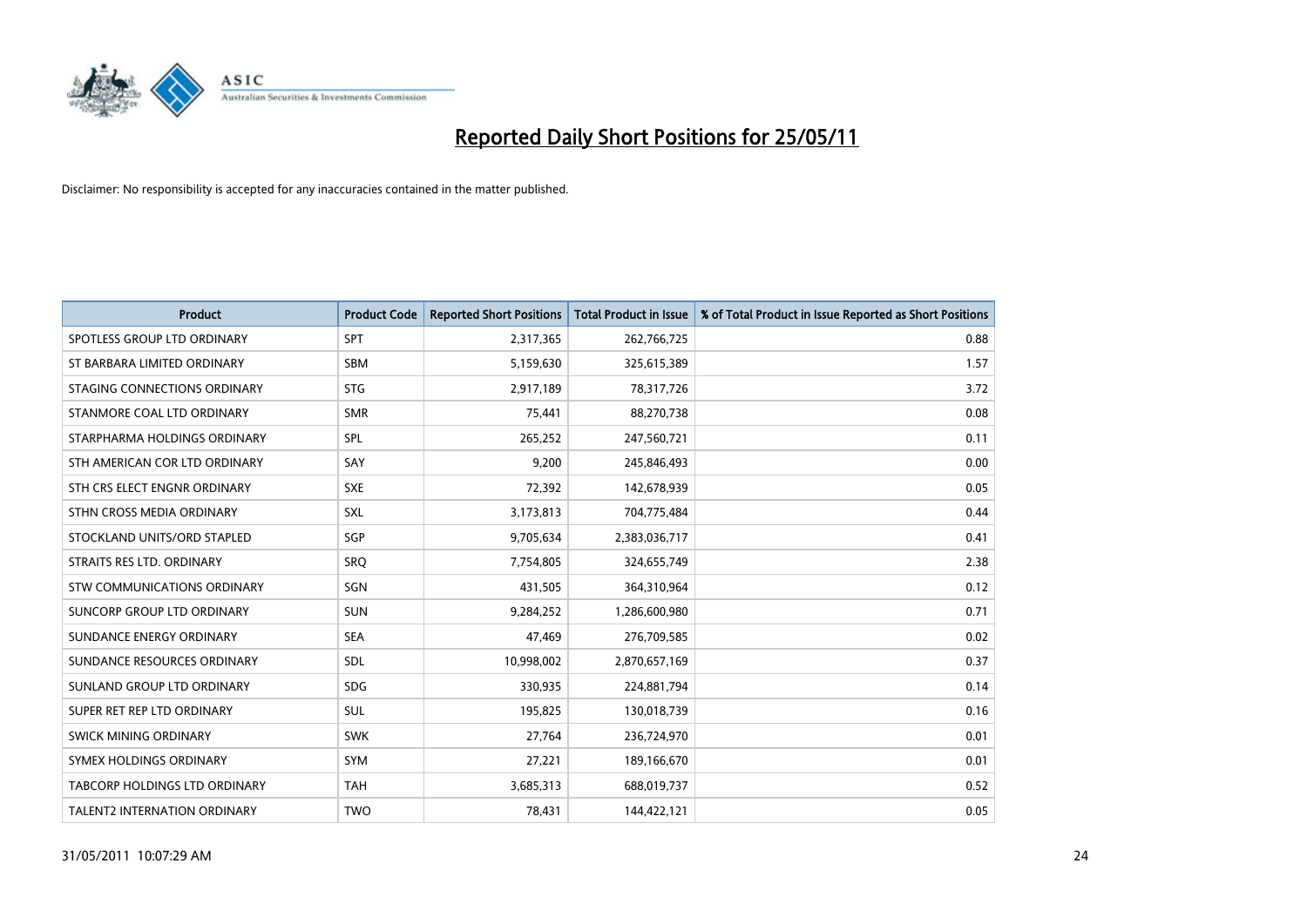

| <b>Product</b>                      | <b>Product Code</b> | <b>Reported Short Positions</b> | Total Product in Issue | % of Total Product in Issue Reported as Short Positions |
|-------------------------------------|---------------------|---------------------------------|------------------------|---------------------------------------------------------|
| <b>TALISMAN MINING ORDINARY</b>     | <b>TLM</b>          | 3,079                           | 130,438,627            | 0.00                                                    |
| TANAMI GOLD NL ORDINARY             | <b>TAM</b>          | 63,340                          | 260,997,677            | 0.02                                                    |
| TAP OIL LIMITED ORDINARY            | <b>TAP</b>          | 572,522                         | 240,967,311            | 0.24                                                    |
| TASSAL GROUP LIMITED ORDINARY       | <b>TGR</b>          | 69,593                          | 146,304,404            | 0.03                                                    |
| <b>TATTS GROUP LTD ORDINARY</b>     | <b>TTS</b>          | 12,163,119                      | 1,318,683,208          | 0.91                                                    |
| <b>TELECOM CORPORATION ORDINARY</b> | <b>TEL</b>          | 25,075,300                      | 1,924,665,206          | 1.31                                                    |
| TELSTRA CORPORATION, ORDINARY       | <b>TLS</b>          | 56,576,388                      | 12,443,074,357         | 0.44                                                    |
| TEN NETWORK HOLDINGS ORDINARY       | <b>TEN</b>          | 19,614,126                      | 1,045,236,720          | 1.86                                                    |
| TERANGA GOLD CORP CDI 1:1           | <b>TGZ</b>          | 449.684                         | 150,340,337            | 0.29                                                    |
| TFS CORPORATION LTD ORDINARY        | <b>TFC</b>          | 65,944                          | 275,789,494            | 0.02                                                    |
| THE REJECT SHOP ORDINARY            | <b>TRS</b>          | 840,110                         | 26,033,570             | 3.21                                                    |
| THOR MINING PLC CHESS DEPOSITARY    | <b>THR</b>          | 2,307                           | 222,489,120            | 0.00                                                    |
| THORN GROUP LIMITED ORDINARY        | <b>TGA</b>          | 17,823                          | 129,858,924            | 0.01                                                    |
| THUNDELARRA EXPLOR. ORDINARY        | <b>THX</b>          | 26,212                          | 153,578,927            | 0.02                                                    |
| <b>TIGER RESOURCES ORDINARY</b>     | <b>TGS</b>          | 647,972                         | 668,635,549            | 0.09                                                    |
| TIMBERCORP LIMITED ORDINARY         | <b>TIM</b>          | 90,074                          | 352,071,429            | 0.02                                                    |
| TISHMAN SPEYER UNITS                | <b>TSO</b>          | 130,727                         | 338,440,904            | 0.03                                                    |
| TNG LIMITED ORDINARY                | <b>TNG</b>          | 4,321                           | 284,803,062            | 0.00                                                    |
| <b>TOLL HOLDINGS LTD ORDINARY</b>   | <b>TOL</b>          | 19,144,358                      | 710,128,531            | 2.70                                                    |
| TORO ENERGY LIMITED ORDINARY        | <b>TOE</b>          | 35,404                          | 964,936,676            | 0.00                                                    |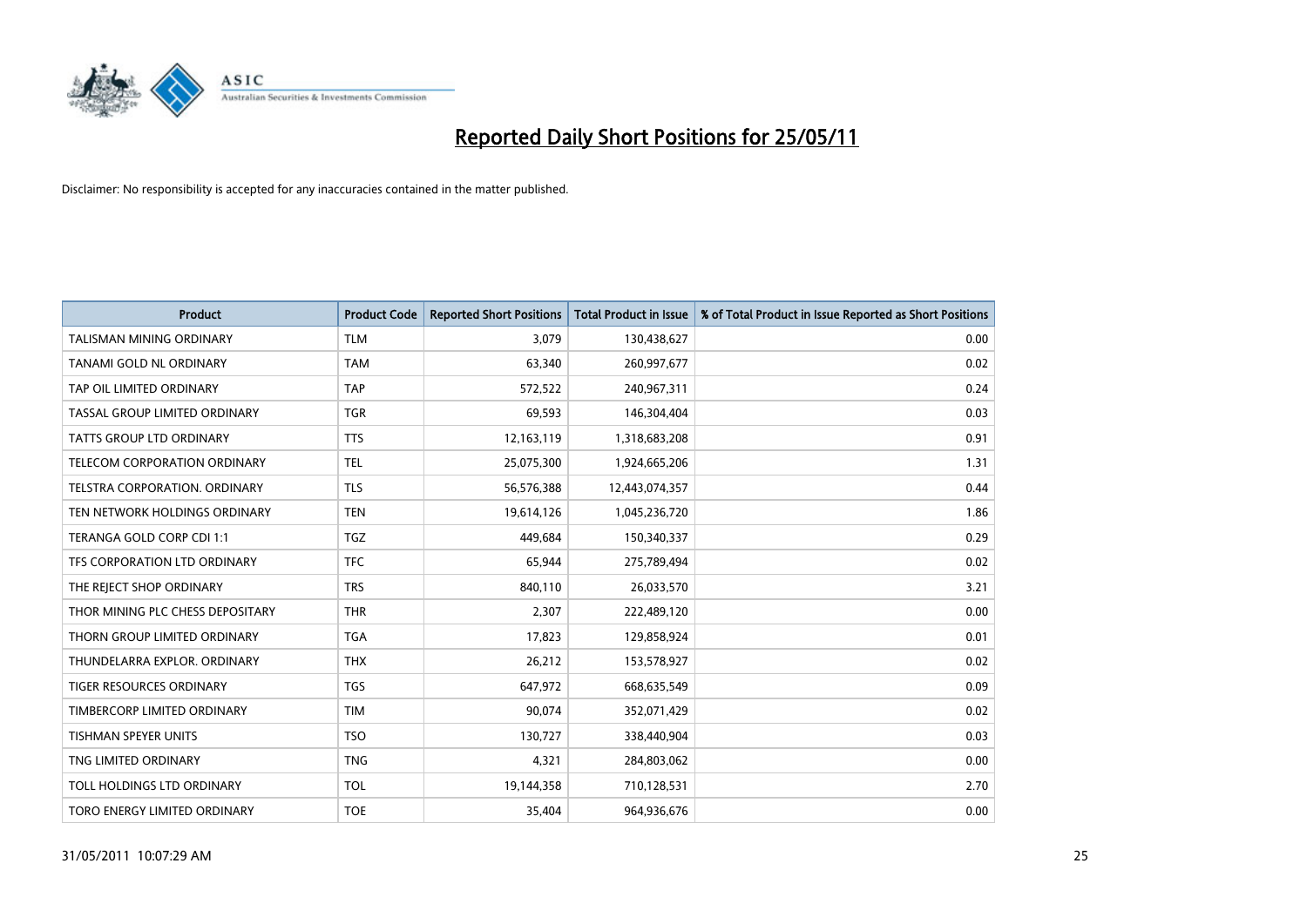

| <b>Product</b>                            | <b>Product Code</b> | <b>Reported Short Positions</b> | Total Product in Issue | % of Total Product in Issue Reported as Short Positions |
|-------------------------------------------|---------------------|---------------------------------|------------------------|---------------------------------------------------------|
| <b>TOWER LIMITED ORDINARY</b>             | <b>TWR</b>          | 689,519                         | 263,603,448            | 0.26                                                    |
| TOX FREE SOLUTIONS ORDINARY               | <b>TOX</b>          | 17,135                          | 92,630,478             | 0.01                                                    |
| TPG TELECOM LIMITED ORDINARY              | <b>TPM</b>          | 3,806,764                       | 775,522,421            | 0.49                                                    |
| TRANSFIELD SERV INFR STAPLED SECURITIES   | <b>TSI</b>          | 108,400                         | 438,756,421            | 0.03                                                    |
| <b>TRANSFIELD SERVICES ORDINARY</b>       | <b>TSE</b>          | 3,285,287                       | 549,715,957            | 0.60                                                    |
| TRANSPACIFIC INDUST, ORDINARY             | <b>TPI</b>          | 10,881,358                      | 960,638,735            | 1.13                                                    |
| TRANSURBAN GROUP TRIPLE STAPLED SEC.      | <b>TCL</b>          | 5,027,446                       | 1,443,543,731          | 0.32                                                    |
| TREASURY WINE ESTATE ORDINARY             | <b>TWE</b>          | 5,320,916                       | 647,227,144            | 0.82                                                    |
| TRINITY GROUP STAPLED SECURITIES          | <b>TCO</b>          | 3,419                           | 203,405,927            | 0.00                                                    |
| TROY RESOURCES NL ORDINARY                | <b>TRY</b>          | 26,250                          | 87,970,323             | 0.03                                                    |
| UGL LIMITED ORDINARY                      | UGL                 | 3,745,616                       | 166,047,171            | 2.24                                                    |
| UNILIFE CORPORATION CDI US PROHIBITED     | <b>UNS</b>          | 612,757                         | 273,378,408            | 0.22                                                    |
| VALAD PROPERTY GROUP STAPLED US PROHIBIT. | <b>VPG</b>          | 2,819,468                       | 115,108,116            | 2.45                                                    |
| <b>VDM GROUP LIMITED ORDINARY</b>         | <b>VMG</b>          | 11,116                          | 193,127,749            | 0.01                                                    |
| <b>VENTURE MINERALS ORDINARY</b>          | <b>VMS</b>          | 168,655                         | 220,943,592            | 0.07                                                    |
| <b>VIRGIN BLUE HOLDINGS ORDINARY</b>      | <b>VBA</b>          | 43,597,565                      | 2,210,197,600          | 1.96                                                    |
| VISION GROUP HLDGS ORDINARY               | <b>VGH</b>          | 78,000                          | 74,197,532             | 0.11                                                    |
| <b>VITA GROUP LTD ORDINARY</b>            | <b>VTG</b>          | 75,190                          | 142,499,800            | 0.05                                                    |
| VITERRA INC CDI 1:1                       | <b>VTA</b>          | 3,828                           | 68,629,939             | 0.01                                                    |
| <b>WATPAC LIMITED ORDINARY</b>            | <b>WTP</b>          | 57,925                          | 183,341,382            | 0.02                                                    |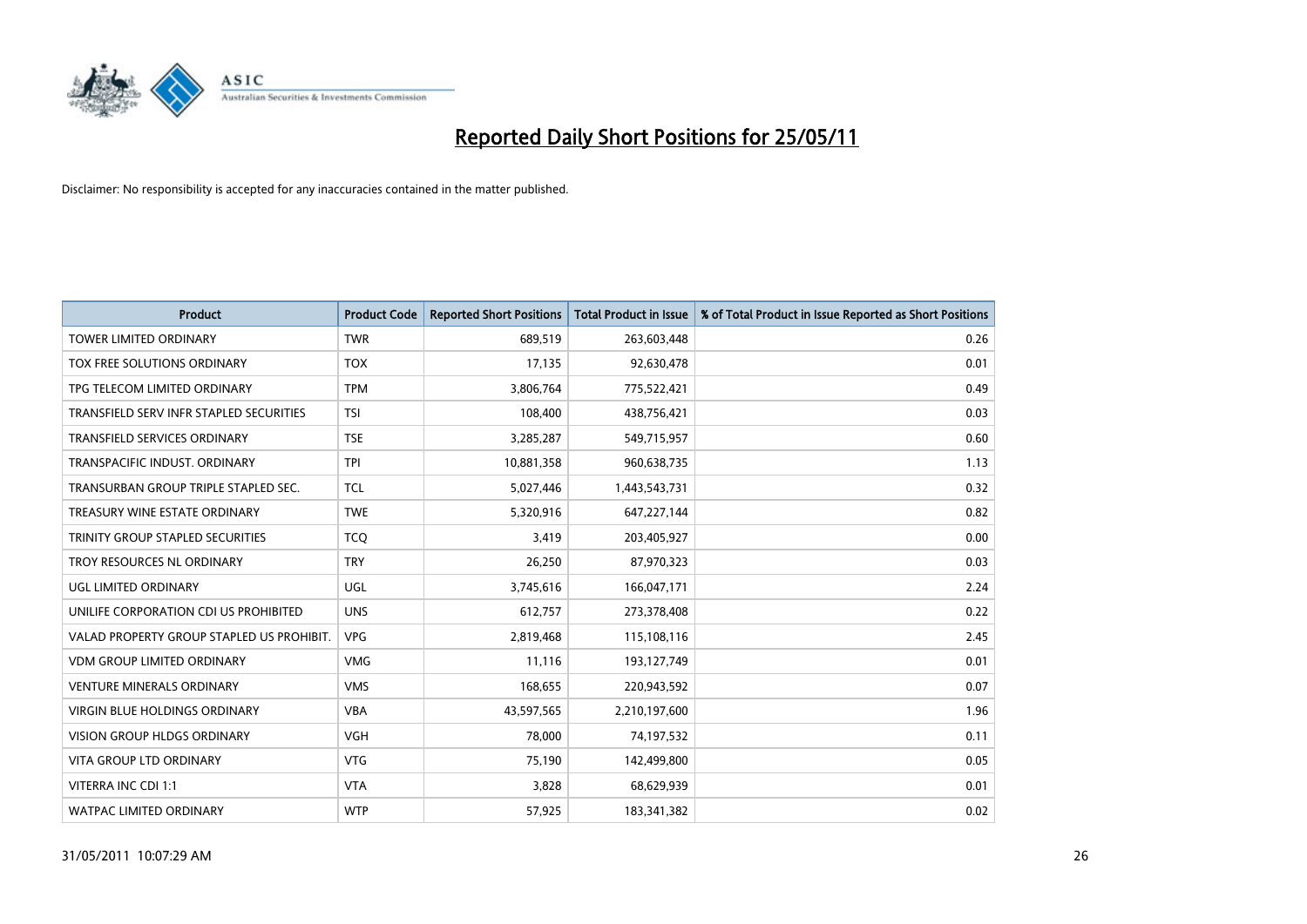

| <b>Product</b>                         | <b>Product Code</b> | <b>Reported Short Positions</b> | Total Product in Issue | % of Total Product in Issue Reported as Short Positions |
|----------------------------------------|---------------------|---------------------------------|------------------------|---------------------------------------------------------|
| <b>WDS LIMITED ORDINARY</b>            | <b>WDS</b>          | 701                             | 144,055,662            | 0.00                                                    |
| <b>WEBJET LIMITED ORDINARY</b>         | <b>WEB</b>          | 389,535                         | 77,961,278             | 0.50                                                    |
| WESFARMERS LIMITED ORDINARY            | <b>WES</b>          | 22,543,762                      | 1,005,197,704          | 2.23                                                    |
| WESFARMERS LIMITED PARTIALLY PROTECTED | <b>WESN</b>         | 85,583                          | 151,874,458            | 0.04                                                    |
| <b>WESTERN AREAS NL ORDINARY</b>       | <b>WSA</b>          | 6,266,354                       | 179,735,899            | 3.48                                                    |
| WESTERN DESERT RES. ORDINARY           | <b>WDR</b>          | 948                             | 155,209,435            | 0.00                                                    |
| WESTFIELD GROUP ORD/UNIT STAPLED SEC   | <b>WDC</b>          | 8,405,343                       | 2,308,988,539          | 0.32                                                    |
| WESTFIELD RETAIL TST UNIT STAPLED      | <b>WRT</b>          | 27,928,479                      | 3,054,166,195          | 0.92                                                    |
| <b>WESTPAC BANKING CORP ORDINARY</b>   | <b>WBC</b>          | 25,489,837                      | 3,009,647,496          | 0.84                                                    |
| WHITE ENERGY COMPANY ORDINARY          | <b>WEC</b>          | 10,028,211                      | 316,104,241            | 3.18                                                    |
| WHITEHAVEN COAL ORDINARY               | <b>WHC</b>          | 924,310                         | 493,800,069            | 0.18                                                    |
| WHK GROUP LIMITED ORDINARY             | <b>WHG</b>          | 87,234                          | 265,142,652            | 0.03                                                    |
| WILDHORSE ENERGY ORDINARY              | <b>WHE</b>          | 26,413                          | 227,117,335            | 0.01                                                    |
| WINDIMURRA VANADIUM ORDINARY           | <b>WVL</b>          | 163,685                         | 154,278,674            | 0.11                                                    |
| WOODSIDE PETROLEUM ORDINARY            | <b>WPL</b>          | 2,355,756                       | 793,229,820            | 0.28                                                    |
| WOOLWORTHS LIMITED ORDINARY            | <b>WOW</b>          | 4,914,689                       | 1,216,421,820          | 0.38                                                    |
| <b>WORLEYPARSONS LTD ORDINARY</b>      | <b>WOR</b>          | 4,636,851                       | 241,665,385            | 1.89                                                    |
| WOTIF.COM HOLDINGS ORDINARY            | <b>WTF</b>          | 5,056,900                       | 211,209,444            | 2.35                                                    |
| WPG RES LTD ORDINARY                   | <b>WPG</b>          | 284,541                         | 247,759,340            | 0.12                                                    |
| YTC RESOURCES ORDINARY                 | <b>YTC</b>          | 267,145                         | 248,203,364            | 0.11                                                    |